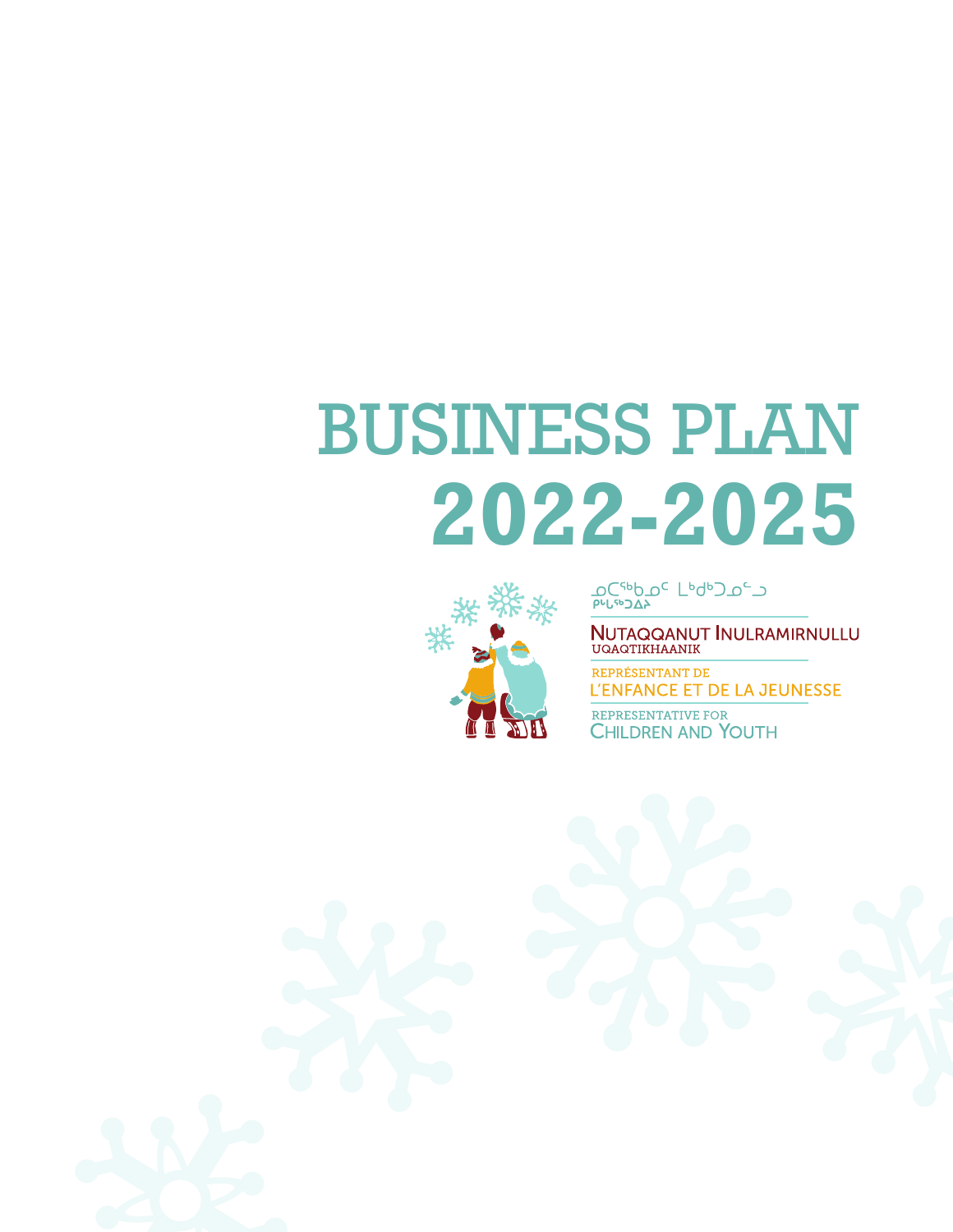

ᢧᢕ<sup>ᡕ</sup>ᡑ᠑᠘ᢣ<br>᠉ᡃᡁᡑ᠑᠘ᢣ **NUTAQQANUT INULRAMIRNULLU**<br>UQAQTIKHAANIK REPRÉSENTANT DE L'ENFANCE ET DE LA JEUNESSE REPRESENTATIVE FOR **CHILDREN AND YOUTH** 

BUSINESS HOURS Monday to Friday 8:30 a.m. to 5:00 p.m. EST, excluding public holidays. TEXT or CALL TOLL FREE 1-855-449-8118 • IN IQALUIT 867-975-5090 • FAX 867-979-0444 EMAIL contact@rcynu.ca • WEBSITE www.rcynu.ca • FACEBOOK @NunavutRepresentativeforChildrenandYouth STREET ADDRESS 630 Queen Elizabeth II Way, Third Floor, Qamutiq Building, Iqaluit, NU MAILING ADDRESS PO Box 488, Iqaluit, NU X0A 0H0

This document was written by the Representative for Children and Youth's Office in English. Translation of this document from English into Inuktitut, Inuinnaqtun, and French has been provided by the Government of Nunavut, Department of Culture and Heritage.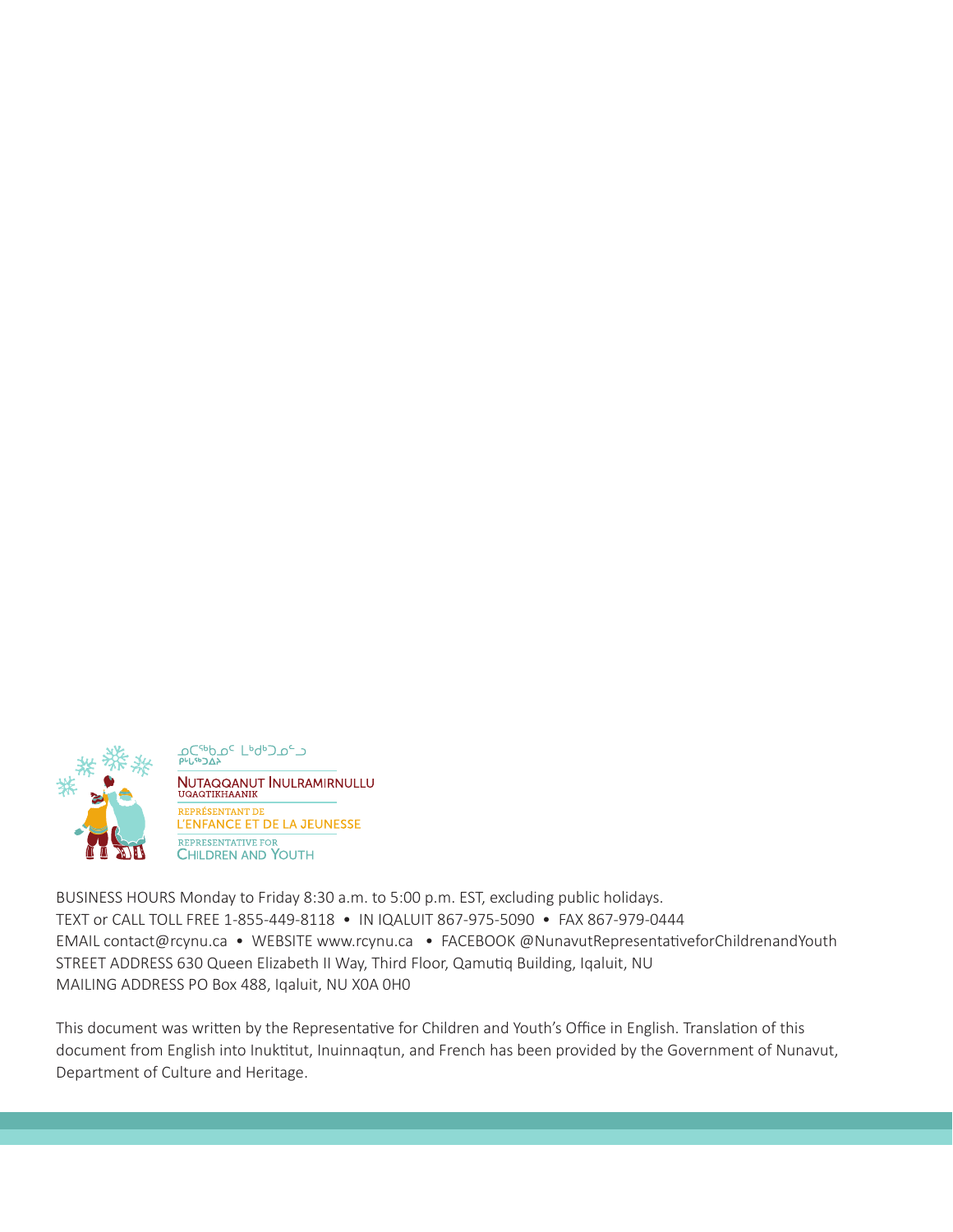## **CONTENTS**

| <b>MISSION</b>                                              | 4              |
|-------------------------------------------------------------|----------------|
| <b>VISION</b>                                               | 4              |
| <b>OVERVIEW</b>                                             | $\overline{4}$ |
| <b>MANDATE</b>                                              | 5              |
| PROGRAM AREAS                                               | 6              |
| OFFICE OBJECTIVES AND REPORTING ON PRIORITIES FOR 2021-2022 | 8              |
| PRIORITIES FOR 2022-2025                                    | 18             |
| APPENDIX A: FINANCIAL SUMMARY                               | 21             |
| APPENDIX B: 2022 NUNAVUT INUIT EMPLOYMENT PLAN              | 22             |

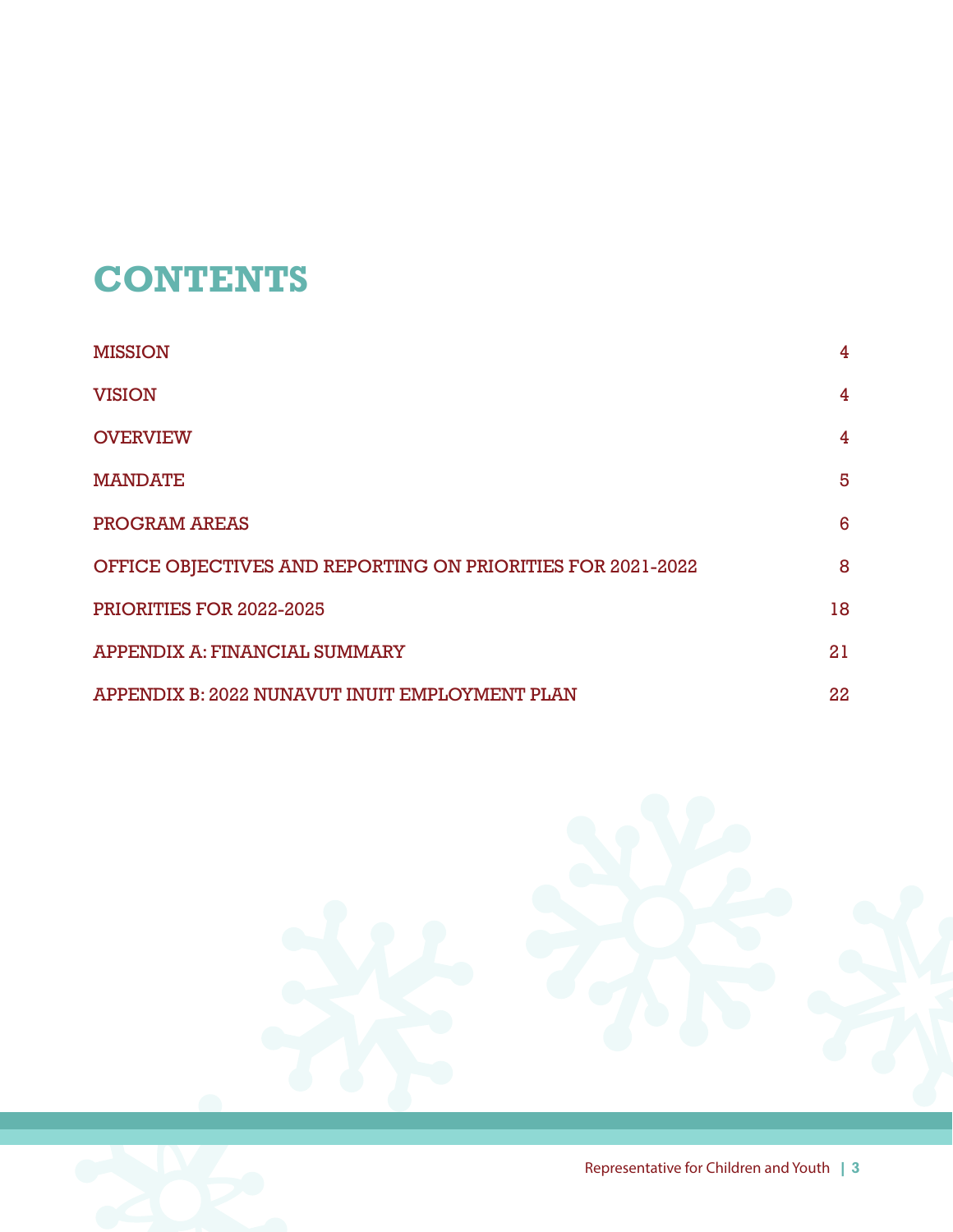### **MISSION**

Establish our office as the conscience of child- and youth-serving Government of Nunavut departments.

### **VISION**

A territory in which children and youth are healthy and safe, their interests and opinions are heard, acted upon, and supported through the delivery of ethical, equitable, and consistent government services.

### **OVERVIEW**

The Representative for Children and Youth (Representative) is an independent officer who reports to the Legislative Assembly of Nunavut (Legislative Assembly) and the public.

It is the mandate of the Representative for Children and Youth's Office (RCYO) to make sure legislation, policies, procedures, programs, and services put in place by Government of Nunavut departments and designated authorities<sup>1</sup> (departments) provide ethical, equitable, and consistent outcomes that meet the needs and support the rights of young Nunavummiut, and the families, who rely on them. If anyone has a complaint about a department's service, or is unable to receive a service for a young person and/or their family, they can bring it to the attention of our office for review. All information reported to our office is confidential and can be reported anonymously.

For the 2022-2023 fiscal year, the RCYO has a budget of \$2,731 million, as outlined in Appendix A. The RCYO consists of the Representative plus 11 staff, as outlined in Figure 1. The Office's 2022 Nunavut Inuit Employment Plan is provided in Appendix B.



#### Figure 1: Organizational Chart

<sup>1</sup> Designated authorities are listed under Schedule A of the *Representative for Children and Youth Act*.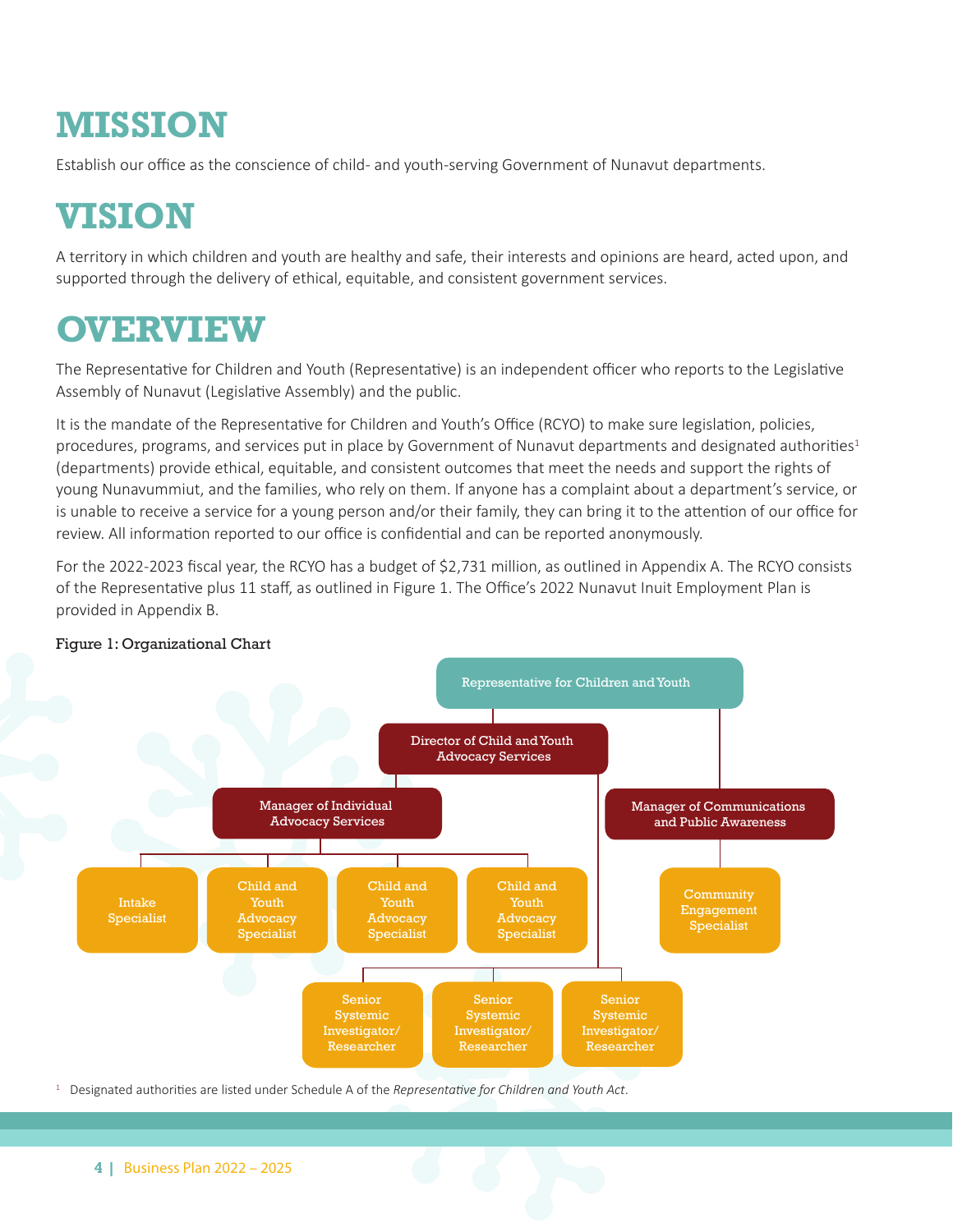### **MANDATE**

Our mandate includes the following specific duties as outlined in the *Representative for Children and Youth Act* (RCYA):

- Ensure the rights and interests of children and youth, individually and collectively, are protected and advanced;
- **•** Ensure departments hear and consider the opinions of children and youth on matters that affect them;
- Ensure children and youth can access departments' services and that the departments considers their concerns and opinions about those services;
- **•** Help children, youth, and their families communicate with department service providers, to improve understanding between them;
- **•** Inform the public about the rights and interests of children and youth, and the roles and responsibilities of the RCYO; and
- Provide advice and recommendations to departments on how to make laws, policies, programs, and services better for children and youth in Nunavut.

Our mandate allows us to work on behalf of children and youth when all of the following apply:

- The young person involved is under 19 years of age. There are a few exceptions that allow us to work with young people over 19 years of age. For example, if they were part of a government system prior to turning 19 years of age;
- **•** A department(s) is involved; and
- **•** The rights of the child, as described in the United Nations *Convention on the Rights of the Child*, are not being met.

Our mandate does not allow us to:

- **•** Work on problems with personal relationships, such as when a young person is not listening to their parents;
- **•** Conduct investigations of child abuse or neglect; or
- **•** Work on complaints involving businesses or private organizations. For example, if a young person does not receive proper payment from their employer.

In addition to the RCYA, our work is also guided by the United Nations *Convention on the Rights of the Child*, Inuit societal values, the voice of the child, and National Advocacy Standards established by the Canadian Council of Child and Youth Advocates (CCCYA). The CCCYA is an alliance of child advocates from across Canada that identify areas of mutual concern and work to develop ways to address issues at the national level.

Elders also offer invaluable wisdom and perspective based on lived experiences. To incorporate this knowledge into our advocacy, we work with Elder Advisors from across the territory.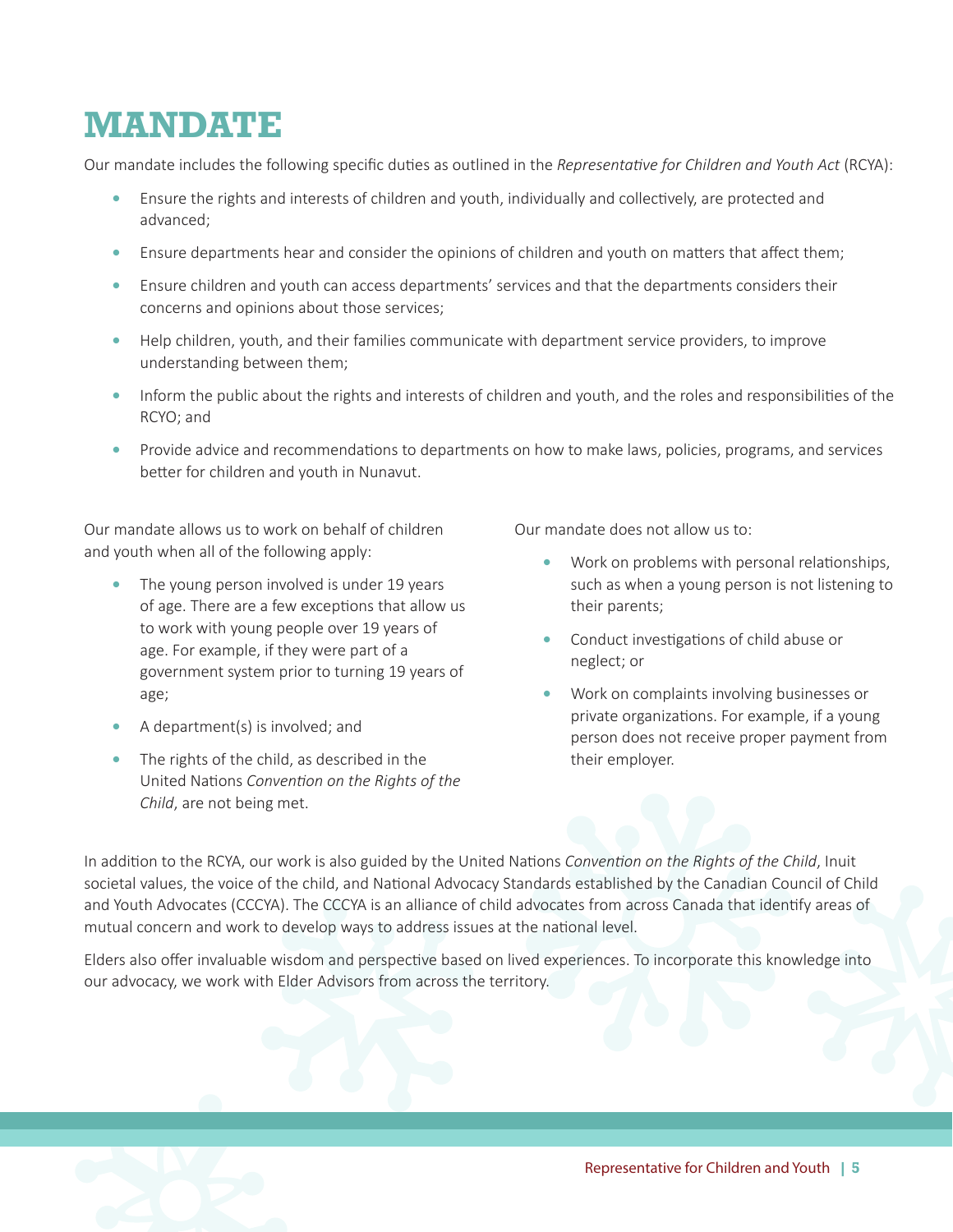### **PROGRAM AREAS**

The RCYO currently works in three different program areas including Individual Advocacy, Systemic Advocacy, and Communications and Public Awareness. Our fourth program area, Reviews of Critical Injuries and Deaths, is not operational as that section of the RCYA is not yet in force.

#### **INDIVIDUAL ADVOCACY**

When someone has a complaint about a department's service or is unable to receive a service for a young person and/ or their family, they can bring it to the attention of our office for review. These complaints are known as our individual advocacy cases.

Every individual advocacy case is unique and our Child and Youth Advocacy Specialists (Child Advocates) tailor each response to fit each circumstance. Individual advocacy cases require varying levels of support from our staff, which result in varying lengths of time for different problems to be resolved. We categorize our individual advocacy cases as either basic or comprehensive.

#### **SYSTEMIC ADVOCACY**

If many young people and/or their families have the same problem when accessing a department's service, or are unable to receive a service, we consider what factors within the department may be causing the issue. If the problem has the potential to occur again and impact other young Nunavummiut if it is not addressed, we identify the problem as a systemic issue.

For each systemic issue, a lead department is identified as responsible for addressing the issue. However, some of the issues require multiple departments to work collaboratively to address the issue.

Systemic issues require Systemic Advocacy, which makes recommendations to responsible department(s) suggesting improvements to legislation, policies, procedures, programs, and services to address underlying factors. Multiple recommendations may be made to address a single systemic issue. Our systemic database is a year over year accumulation of all systemic issues identified by or brought to the RCYO's attention. The database also tracks recommendations and related information from departments.

Systemic issues are primarily brought to our attention through the young people and families we work with in our individual advocacy cases. However, we may also learn about systemic issues from community members, from Members of the Legislative Assembly, Youth Parliamentarians, departments, and through stories shared in the media.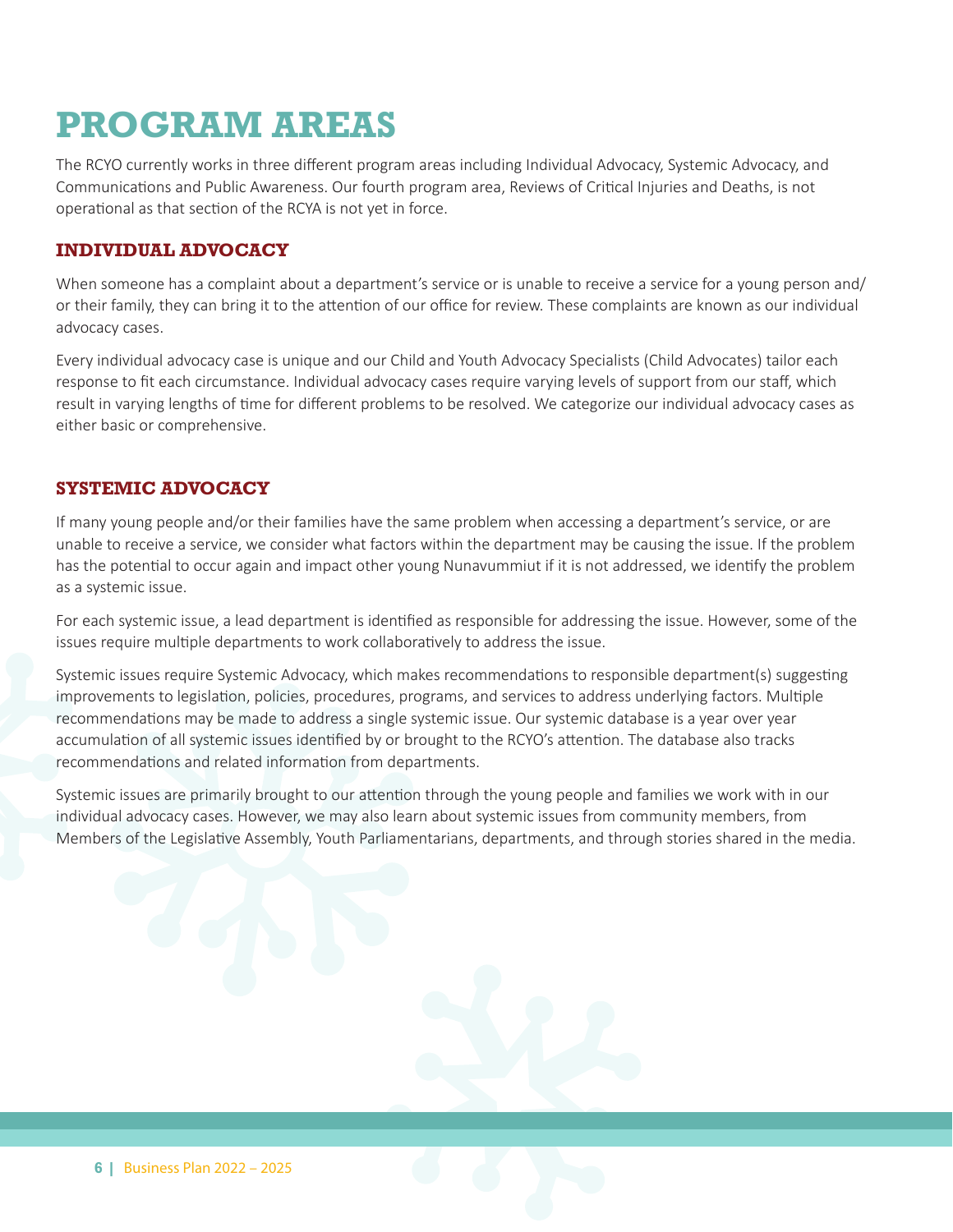#### **COMMUNICATIONS AND PUBLIC AWARENESS**

Part of our mandate is to raise Nunavummiut's awareness of child rights and to share information about how our office works to make sure departments' legislation, policies, procedures, programs, and services meet the needs and support the rights of young people, and the families, who rely on them.

Our communications and public awareness work takes many forms, including giving presentations and hosting information sessions, attending public events, hosting child rights-based contests, developing and distributing information and promotional materials, monitoring media and social media for problems and issues that impact young Nunavummiut and their families, and maintaining our office's website, www.rcynu.ca.

While our office is located in Iqaluit, we work on behalf of all young Nunavummiut making our most comprehensive public awareness initiative our community engagement work. It is important that we visit communities to hear directly from Nunavummiut, and see first-hand, the current challenges affecting young people and their families in each community.

All of these initiatives share the goal of building and strengthening relationships with our many stakeholders including children, youth, families, community members, the departments, the Legislative Assembly, and the media.

Every year we strategically plan public awareness initiatives while continually looking for new opportunities to engage with Nunavummiut as they arise and our resources allow.

#### **REVIEWS OF CRITICAL INJURIES AND DEATHS**

#### **This program is not operational as Section 4(1)(b) of the RCYA is not yet in force.**

In Nunavut, critical injuries of young people are not independently reviewed and deaths of young people are only reviewed by the Office of the Chief Coroner when the death has occurred in the territory, to determine the identity of the deceased, and how, when, where, and by what means they died.<sup>2</sup>

Once this section of the RCYA is in force, our Reviews of Critical Injuries and Deaths program will conduct investigations into circumstances leading up to a critical injury or death of a young person(s), to determine if they received the services they were entitled to and if these services met their needs.

After completing a review, our office may make recommendations to ensure accountability of the responsible department(s) and/or to make suggested improvements to legislation, policies, procedures, programs, and services with the intention of preventing similar injuries or deaths of young people from occurring in the future.

<sup>2</sup> See section 9(1)(b) of the *Coroner's Act*.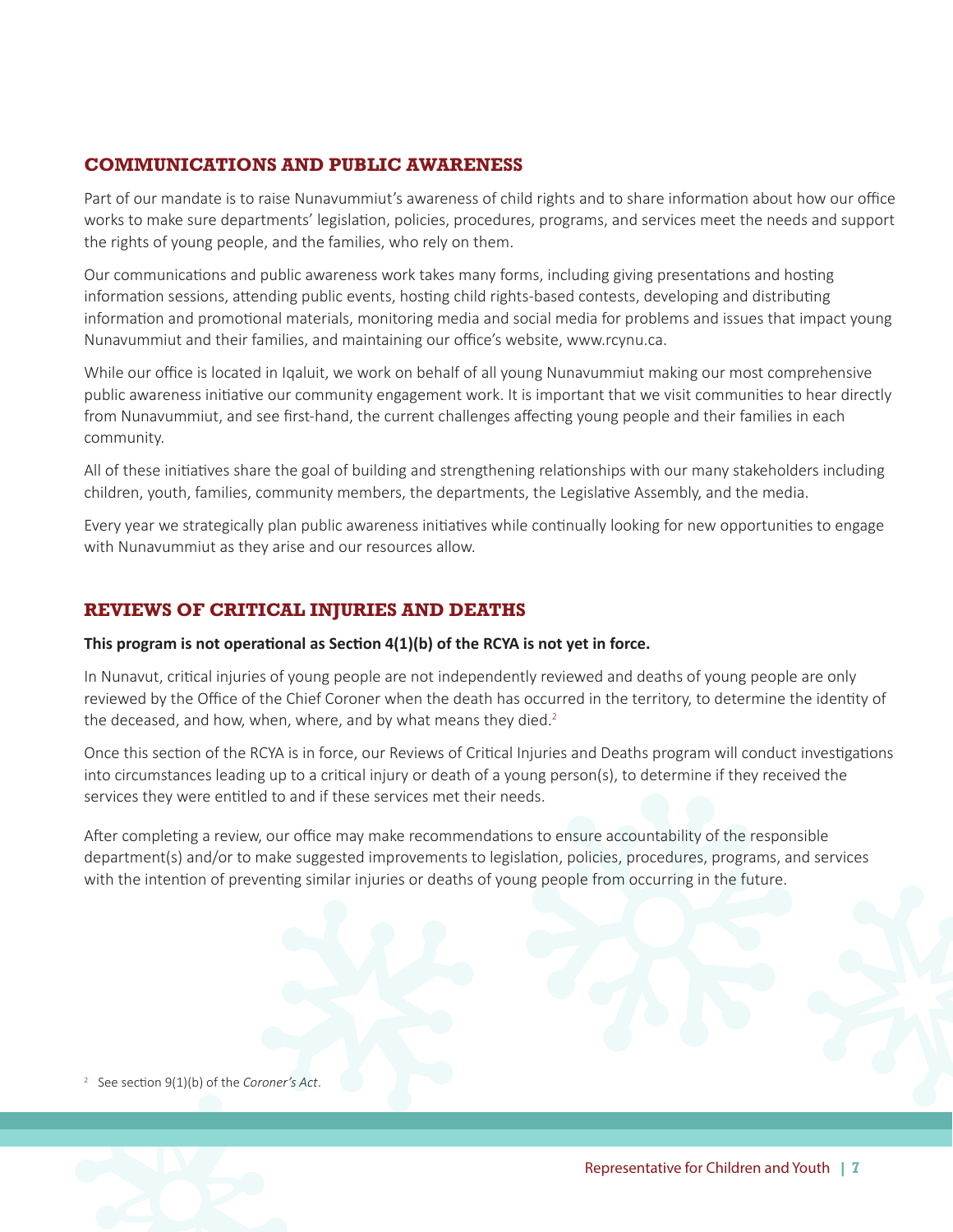### **OFFICE OBJECTIVES AND REPORTING ON PRIORITIES FOR 2021-2022**

#### **OBJECTIVE 1:**

**Establish our office as a trusted ally for young people and their families by building and strengthening our relationship with Nunavummiut.**

Priorities that support Objective 1:

#### **Continue to engage with communities, implementing the revised community engagement plan, to enhance the office's presence across the territory.**

#### **STATUS:**

**1**

- **•** RCYO staff resumed community engagement visits in September 2021. Staff travelled to Clyde River, piloting the revised community engagement visit strategy for general outreach, which aims to focus on engaging more with young people, parents, families, and community members, in addition to service providers. Staff also travelled to Rankin Inlet, piloting the revised community engagement visit strategy for advocacy related purposes.
- **•** Community travel has again been suspended due to the COVID-19 outbreak that began in December 2021.
- **•** An RCYO staff member traveled to Baker Lake in October 2021 to attend a community meeting in which the office's presence was requested by the Hamlet Council at the suggestion of Baker Lake's Member of the Legislative Assembly, Craig Simailak.
	- **•** While the RCYO staff member was in Baker Lake they met directly with service providers to discuss various cases being worked on by the RCYO.
- **•** Through community engagement visits and outreach activities, RCYO staff engaged with more than 700 young Nunavummiut including residents of the Ilagiittugut Centre for Youth in Iqaluit, the public at Iqaluit's mass registration, and students at Aqsarniit Middle School during their Christmas lunch.
- **•** The implementation of Facebook is supporting the Communications and Public Awareness program in sharing important information about the work of our office and child rights, and directing the public to content and resources available on the office's website.
	- **•** At the end of the third quarter, we had 244 Facebook followers, and our website had 3,982 visits and 7,757 page views.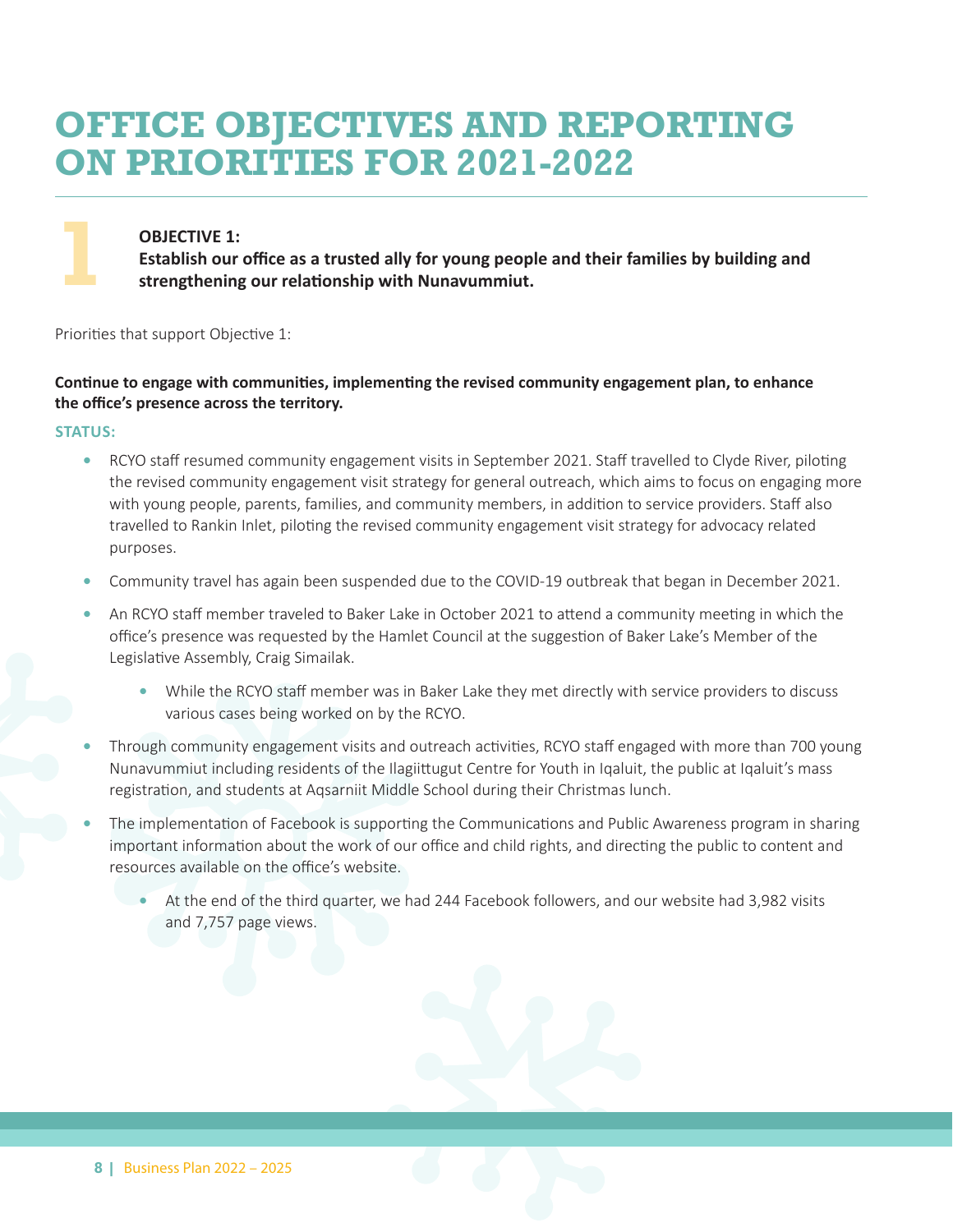- **•** In March 2021, an RCYO staff member approached Northern News Services Ltd. (NNSL Media) about producing a child rights supplement to coincide with National Child Day on November 20, 2021. NNSL Media, which publishes Nunavut News and the Kivalliq News, adopted the initiative and the supplement was published on November 15. The November 22 edition followed up with additional coverage on child rights including a feature about the importance of child rights and the work of the RCYO.
- **•** For the month of November, the RCYO hosted a child rights t-shirt logo design contest through Nunavut News, Kivalliq News, and the RCYO's Facebook page and website. Thirty-nine individual submissions were received from young Nunavummiut. RCYO staff voted on and selected three entries. These three young people received their choice of on-the-land gear from Arctic Survival valued up to \$500. Mason Parks of Pond Inlet had the top winning entry and his child rights logo design will be featured on the RCYO's next t-shirt.

#### **Continue to develop child rights resources.**

- **•** The RCYO continues to work in collaboration with Inhabit Education and Taqqut Productions Inc. to create three more child rights segments for Anaana's Tent. These segments will focus on the right to education, the right to play, and the right to health care.
- **•** Also, in collaboration with Inhabit Education, the RCYO has initiated the creation of our third child rights curriculum resource with extension activity for the Department of Education's Inuktut Titiqqiriniq balanced literacy program. This book will be at a grade four reading level. We anticipate these resources will be completed by the end of the 2021-2022 fiscal year and delivered to all Nunavut schools in the 2022-2023 school year.
- **•** As a way to engage with young people virtually, we created a workshop about Effective Communication. The workshop focuses on a young person's right to be heard and the responsibilities of listening and speaking effectively and respectfully. The workshop is available to all schools in Nunavut through Connected North.

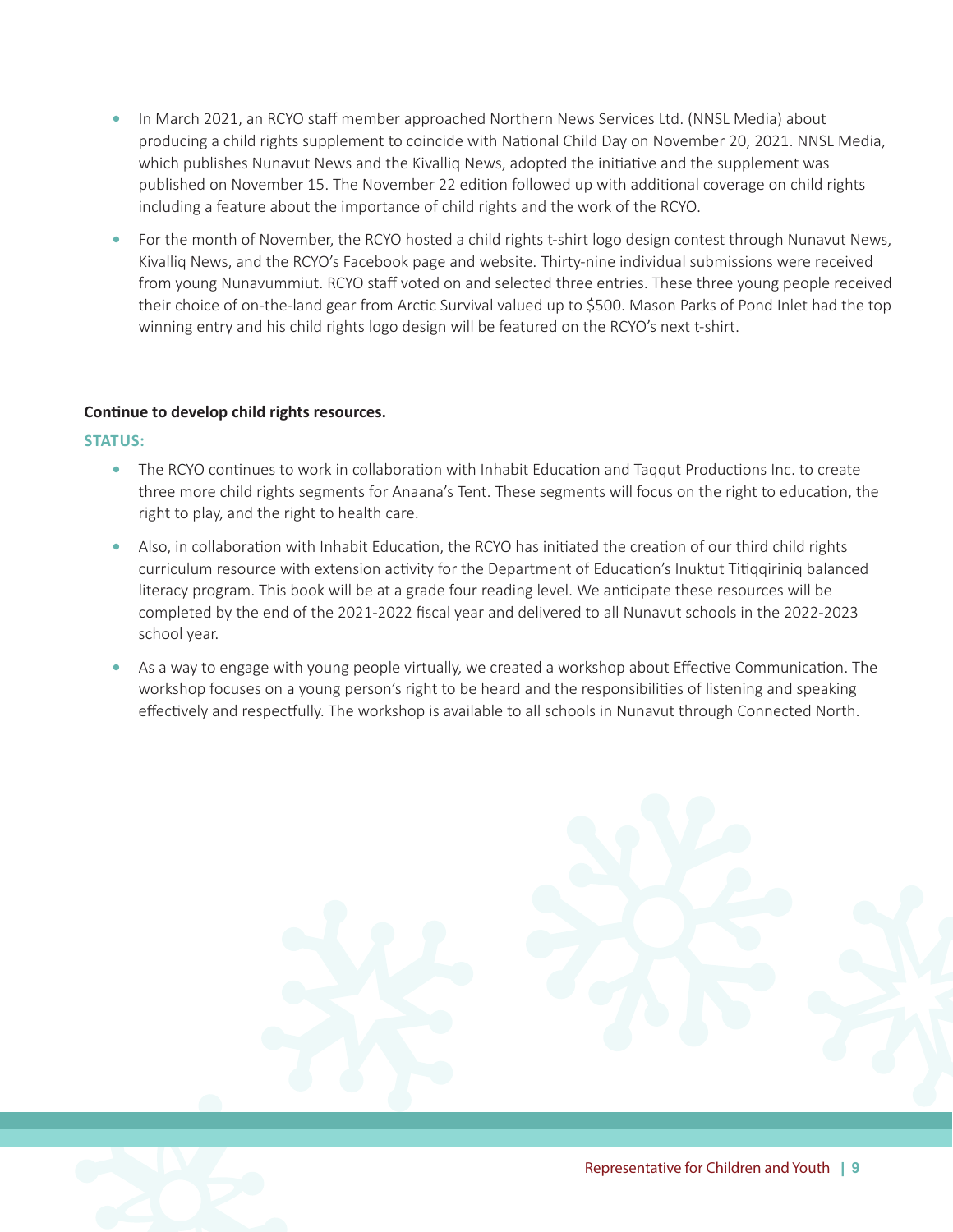## **2 OBJECTIVE 2:**

 **Respond to individual complaints regarding services for young people and their families provided by Government of Nunavut departments and hold departments accountable for ensuring services provided are ethical, equitable, consistent, and considerate of the best interests of the young person(s) involved.**

Priority that supports Objective 2:

#### **Conduct annual file audit of closed individual advocacy cases and implement any updates required.**

- **•** Between April 1, 2021, and January 31, 2022, the RCYO opened 77 individual advocacy cases and closed 51.
- **•** An audit checklist was developed and implemented to ensure closed individual advocacy cases meet RCYO service standards.
- File audits of closed individual advocacy cases for the 2020-2021 fiscal year are in progress.
- **•** The Representative made a total of 11 recommendations to the Department of Family Services as a result of concerns identified in individual advocacy cases.

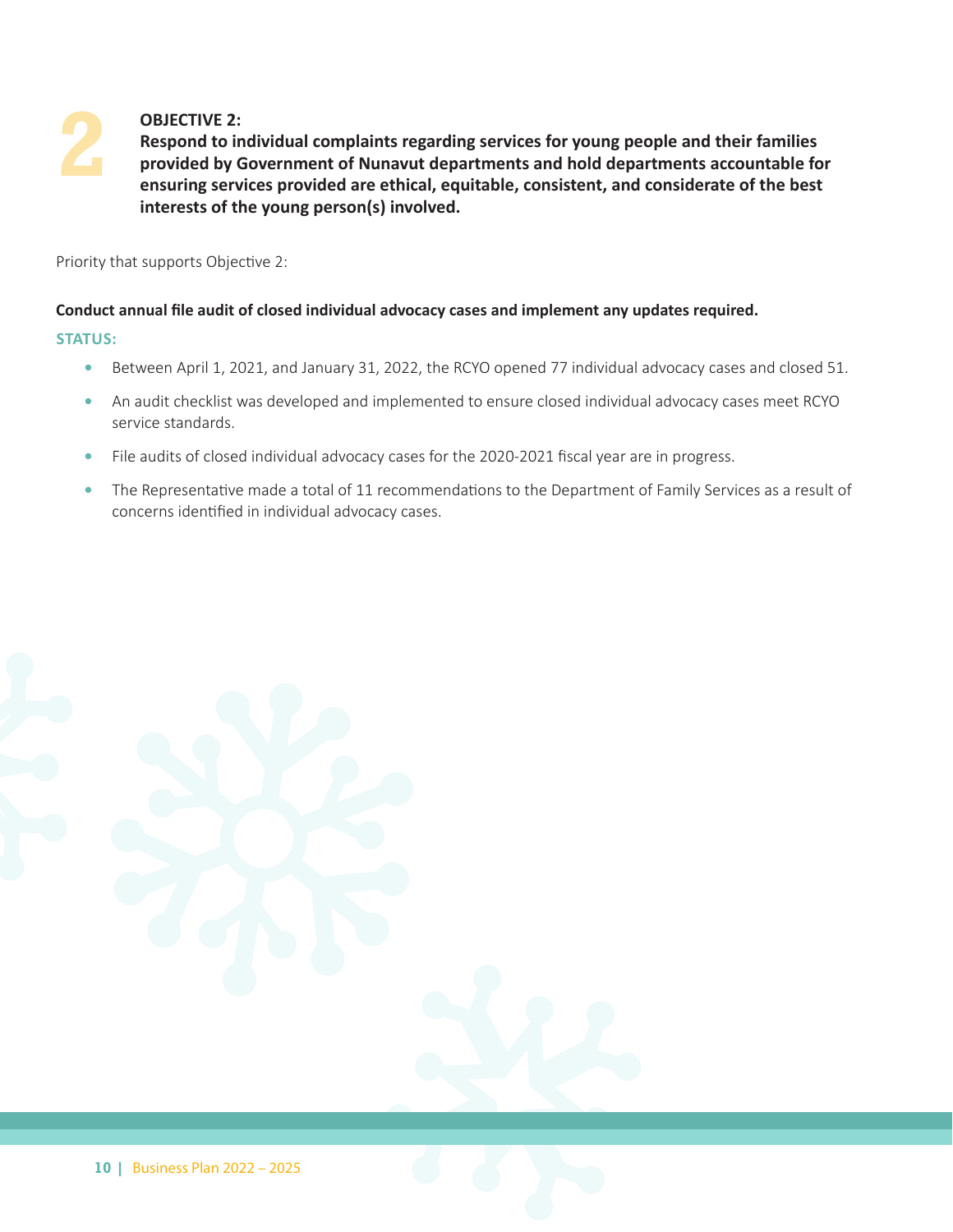# **3**

#### **OBJECTIVE 3:**

 **Bring awareness of systemic issues that impact young Nunavummiut and their families, to the attention of the responsible Government of Nunavut department(s) and suggest changes to legislation, policies, procedures, programs, and services to prevent issues from arising again.**

Priorities that support Objective 3:

#### **Continue to improve and enhance collaboration with Government of Nunavut departments to address systemic issues affecting young Nunavummiut.**

- **•** Protocols with the Department of Education, the Department of Family Services, the Department of Health, and the Department of Justice were reviewed. In June, the departments proposed to have one protocol and provided a draft to the RCYO. Upon review, it was determined that the proposed protocol would interfere with the powers and independence of the RCYO as some sections contravened the *Representative for Children and Youth Act* (RCYA). We are still working with the four main child- and youth-serving departments to update and amalgamate existing protocols to ensure departmental staff are aware of their obligations under the RCYA. The RCYO received a second draft of the GN-RCYO protocol on October 19, 2021 and provided feedback on December 6, 2021.
- **•** Spring proactive meetings occurred with the Department of Health and the Department of Justice. The Department of Education and the Department of Family Services chose to cancel their spring proactive meetings. The RCYO participated in proactive meeting with all four departments in the fall.
- **•** The RCYO issued a notice of adverse report to nine departments regarding the RCYO's 2020-2021 annual report. All departments were provided the opportunity to comment on related content prior to its publication. Five departments provided feedback. All feedback was reviewed, considered, and incorporated, if appropriate, prior to publication.
- **•** The RCYO provided a letter of support for the Department of Health's paediatric unit business case.
- **•** The Representative made five recommendations to the Department of Family Services as the result of recurring issues related to Local Contract Authorities (LCA) being brought to the office's attention through our Individual Advocacy program.

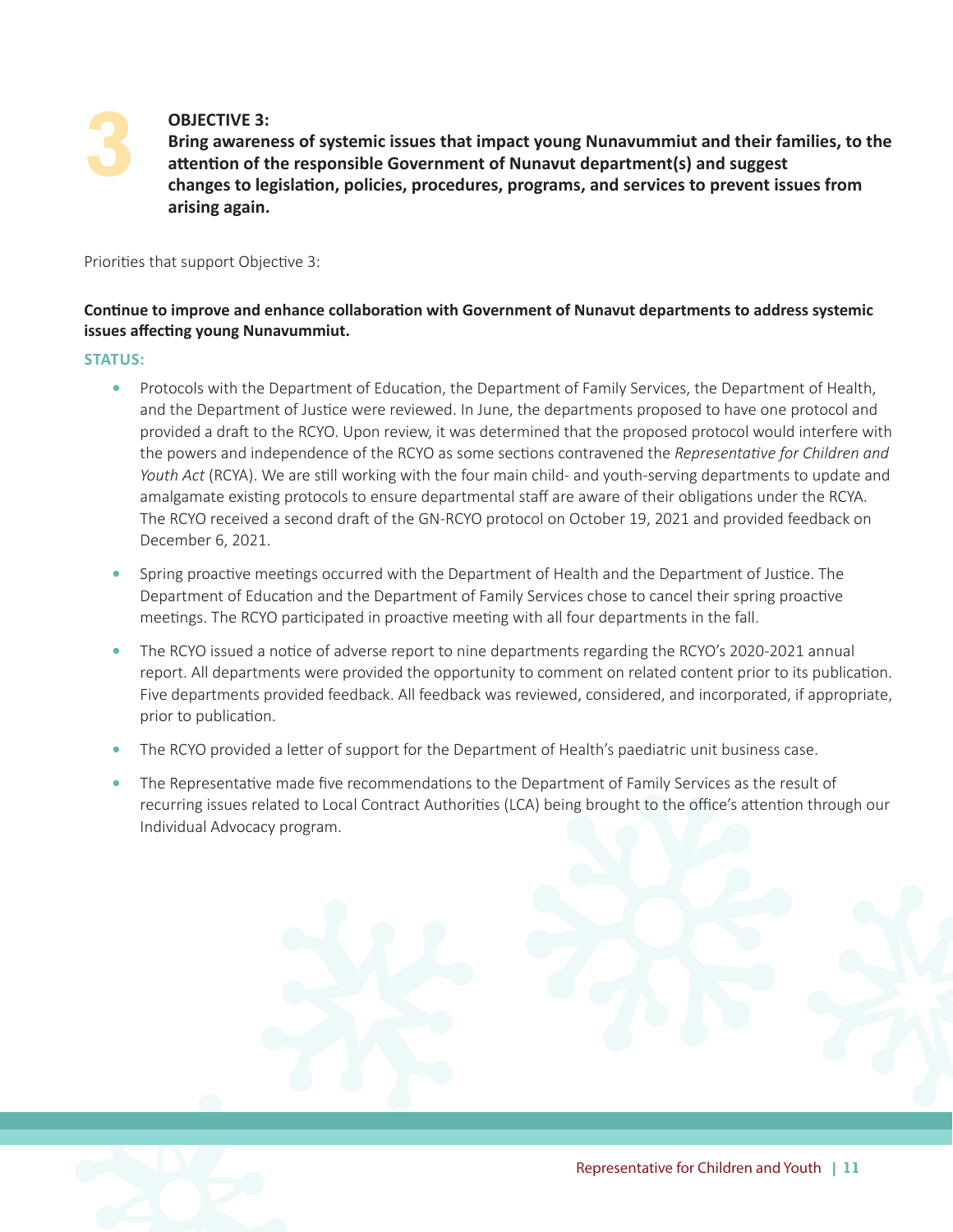#### **Continue to address systemic issues through child- and youth- centered submissions and/or systemic review(s).**

#### **STATUS:**

- **•** A systemic review of the Department of Family Services' child welfare services is still in progress. A secondary review of the individual advocacy cases involving child protection services was completed to identify when Office of the Auditor General (OAG) recommendations made in 2011 and 2014, if implemented, would have improved services. In addition, the second review identified when specific Children and Family Services standards and procedures were not followed or there was an absence of a policy and procedure that would have improved services. The first review of the individual advocacy cases focused on breaches of the *Child and Family Services Act*.
- **•** The Office of the Auditor General of Canada met with the RCYO and advised that they will be conducting a follow-up audit on the Department of Family Services. The RCYO provided information on its concerns regarding the department's services for children, youth, and their families.
- **•** The RCYO issued 17 recommendations in its submission to the Department of Justice's Family Law Review.

#### **Monitor and report publicly on Government of Nunavut departments' progress to address recommendations made as a result of our systemic advocacy work.**

- **•** Nunavut Arctic College's June 2021 announcement of a Bachelor of Social Work degree to be offered jointly with Memorial University partially fulfills Recommendation #10 of *Our Minds Matter: A Youth-informed Review of Mental Health Services for Young Nunavummiut* (*Our Minds Matter)* and fulfills Recommendation #5 of the RCYO's Submission to the Nunavut Arctic College for the 10-Year Strategic Plan Consultation.
- **•** In September, the RCYO sent letters to the four main child- and youth- serving departments requesting updates on work completed or underway in the current fiscal year to implement 48 RCYO systemic recommendations and received responses from all departments. The RCYO's analysis of this information will be publicly released in the 2021-2022 annual report.
- **•** On October 12, 2021, deputy ministers signed the Government of Nunavut Interdepartmental Service Coordination Protocol for the Delivery of Services for Children and Youth in partial fulfillment of Recommendation #14 of *Our Minds Matter.*
- **•** The RCYO's 2020-2021 annual report was tabled on November 19, 2021. This report provided updates on the progress made by departments' to address 60 recommendations that have been made.
- **•** In response to the notice of adverse report sent to relevant departments regarding the RCYO's 2020-2021 annual report, a number of departments provided information regarding work undertaken in the current fiscal year. This information has been added to the systemic database and will be reflected in the 2021-2022 annual report.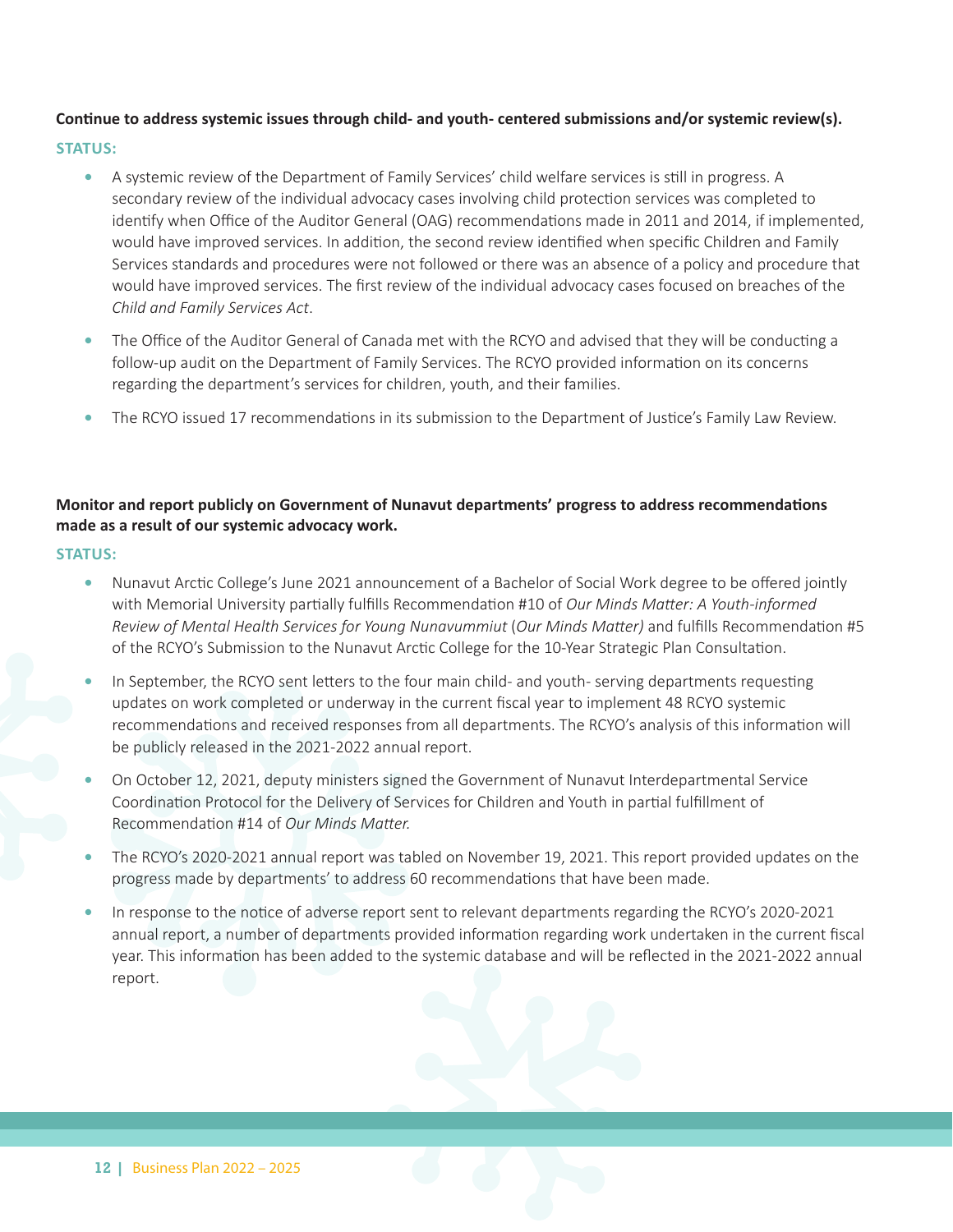#### **Advance the Reviews of Critical Injuries and Deaths program.**

- The Representative appeared before the Management and Services Board on September 11, 2021, to discuss the request for additional positions needed to operationalize the Reviews of Critical Injuries and Deaths program. Two of the three requested positions will be granted in 2022-2023 and the third in 2023-2024. The RCYO is working towards completing necessary office renovations before March 31, 2022, to accommodate these positions.
- **•** The RCYO's critical injuries and death database was updated to November 30, 2021 and contains 245 critical injuries and three deaths that were reported by the Director of Child and Family Services and 16 deaths that were reported by the Office of the Chief Coroner so far for this fiscal year.
- **•** While reviewing the individual advocacy files that will inform the office's review of the Department of Family Services' child welfare services, it was determined that a number of critical injuries the occurred between 2018 to 2021 had not been reported by the department as per the *Representative for Children and Youth Act*. A list of these critical injuries has been compiled and will be provided to the Department of Family Services to ensure they are reported properly, documented, and entered into the database.
- **•** One new Senior Systemic Researcher/Investigator position is in the process of being posted for competition by the Department of Human Resources.

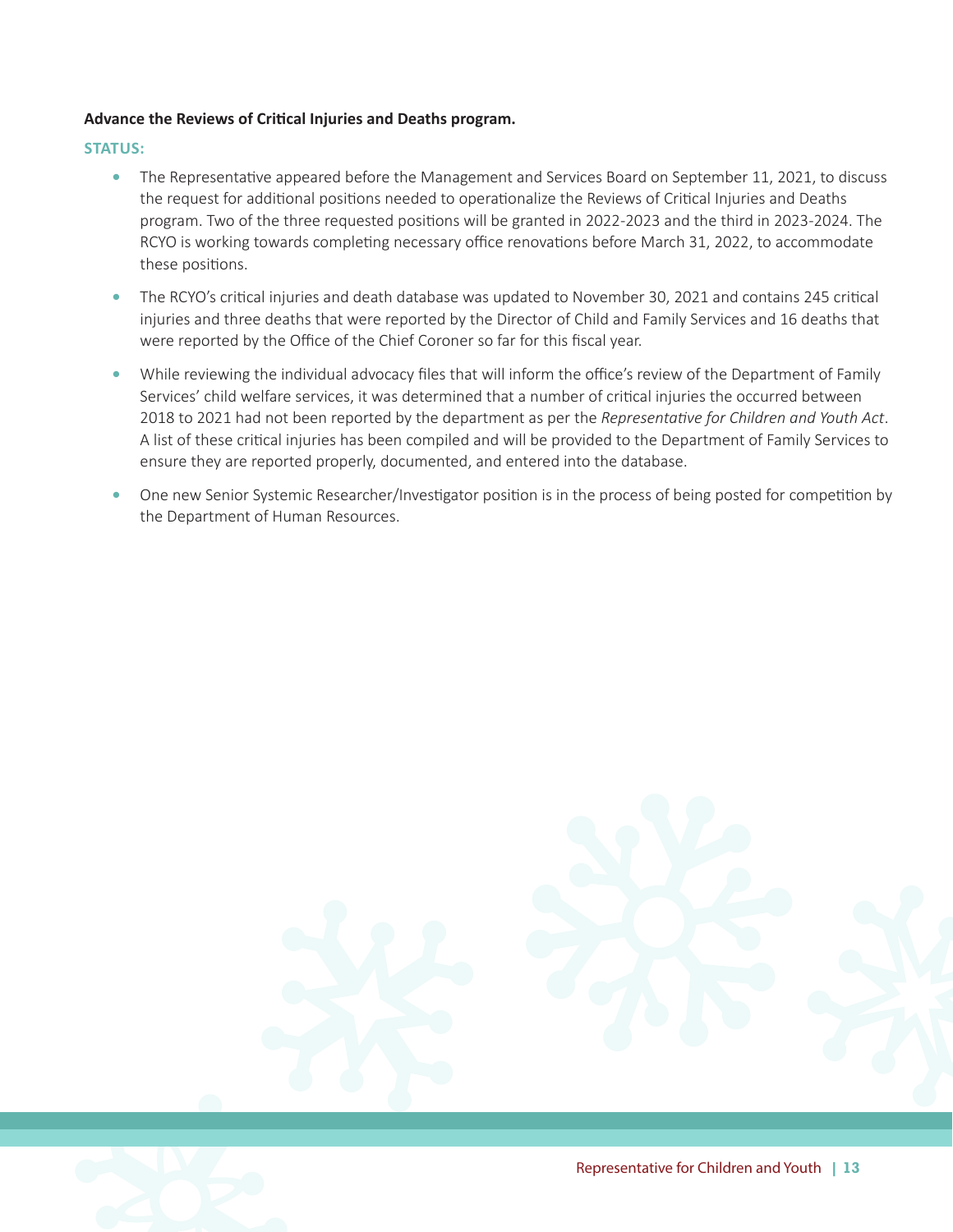#### **OBJECTIVE 4: The best interest of young Nunavummiut, families, and communities are reflected in all aspects of our work.**

Priorities that support Objective 4:

#### **Evaluate effectiveness of service standards and quality assurance measures established for all program areas and implement any updates required.**

#### **STATUS:**

**4**

- **•** The Compliance with Service Standards section of the RCYO's 2020-2021 annual report is the first time the RCYO has reported publicly on our established service standards and quality assurance measures. Overall, these measures are effective and all are being tracked in the 2021-2022 fiscal year and will be reported on in the annual report.
- **•** File audits on closed individual advocacy cases began on December 1, 2021. The audits will identify any areas for improvement related to the implementation of individual advocacy service standards.
- On September 13, 2021, we received feedback from the Standing Committee on Oversight of Government Operations and Public Accounts (Standing Committee) regarding our appearance about our 2019-2020 annual report. The feedback was reviewed, considered, and either has already been incorporated into our 2020-2021 annual report or will be incorporated into the 2021-2022 annual report. Our response was provided to the Standing Committee on January 18, 2022.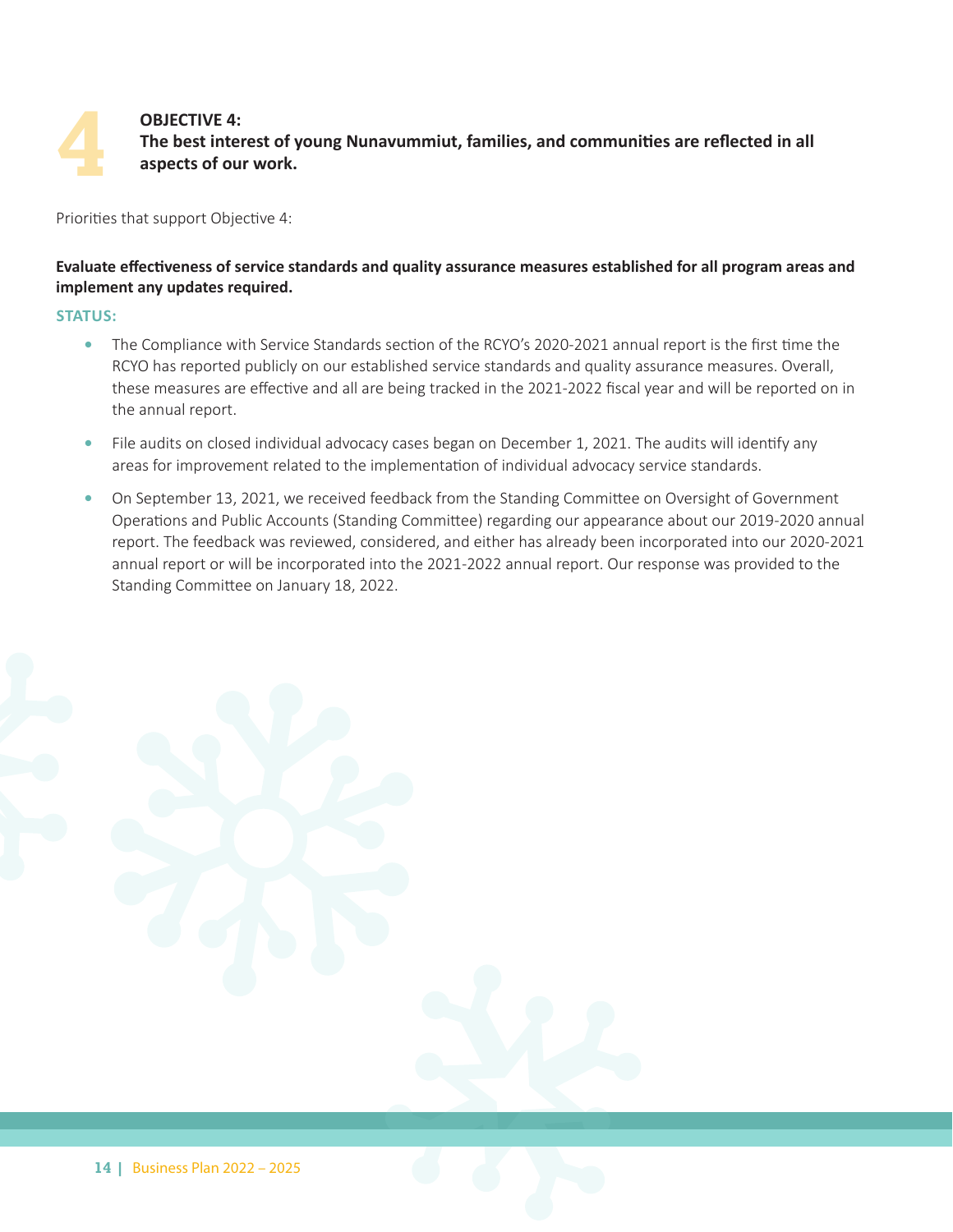#### **Evaluate the effectiveness of policy changes made as per the program areas review and implement any updates required.**

- **•** Revised community engagement visit processes have been established and piloted in one community so far. We will continue to pilot the revised procedure for future visits and evaluate it once we have visited half of Nunavut's communities.
- **•** The Individual Advocacy section of the RCYO's Policy and Procedure Manual was updated and implemented. The updates include subdividing existing policies and developing policies regarding the following:
	- **•** group advocacy;
	- additional/new advocacy issues;
	- **•** exceptions;
	- **•** initiating reviews; and
	- statistics tracking.
- **•** The Systemic Advocacy section of the RCYO's Policy and Procedure Manual was updated. The following changes have been made:
	- **•** content was reformatted for ease of reference and use;
	- the referral process for new systemic issues has been revised to require immediate information gathering on the issue;
	- a new policy to guide the issuing of systemic recommendations without the requirement for a full systemic review; and
	- procedures for the interviewing of witnesses under oath, in alignment with the Evidence Act.
- **•** The Communication and Public Awareness program has implemented changes to how it records and monitors requests from and outcomes of media coverage that pertain to the RCYO and visits to the office's website. These changes will assist in providing accurate statistics from all communication channels. Further changes made to the Communications and Public Awareness section of the RCYO's Policy and Procedure include:
	- a revised social media policy;
	- the removal of extraneous content: and
	- *connections to workflows.*

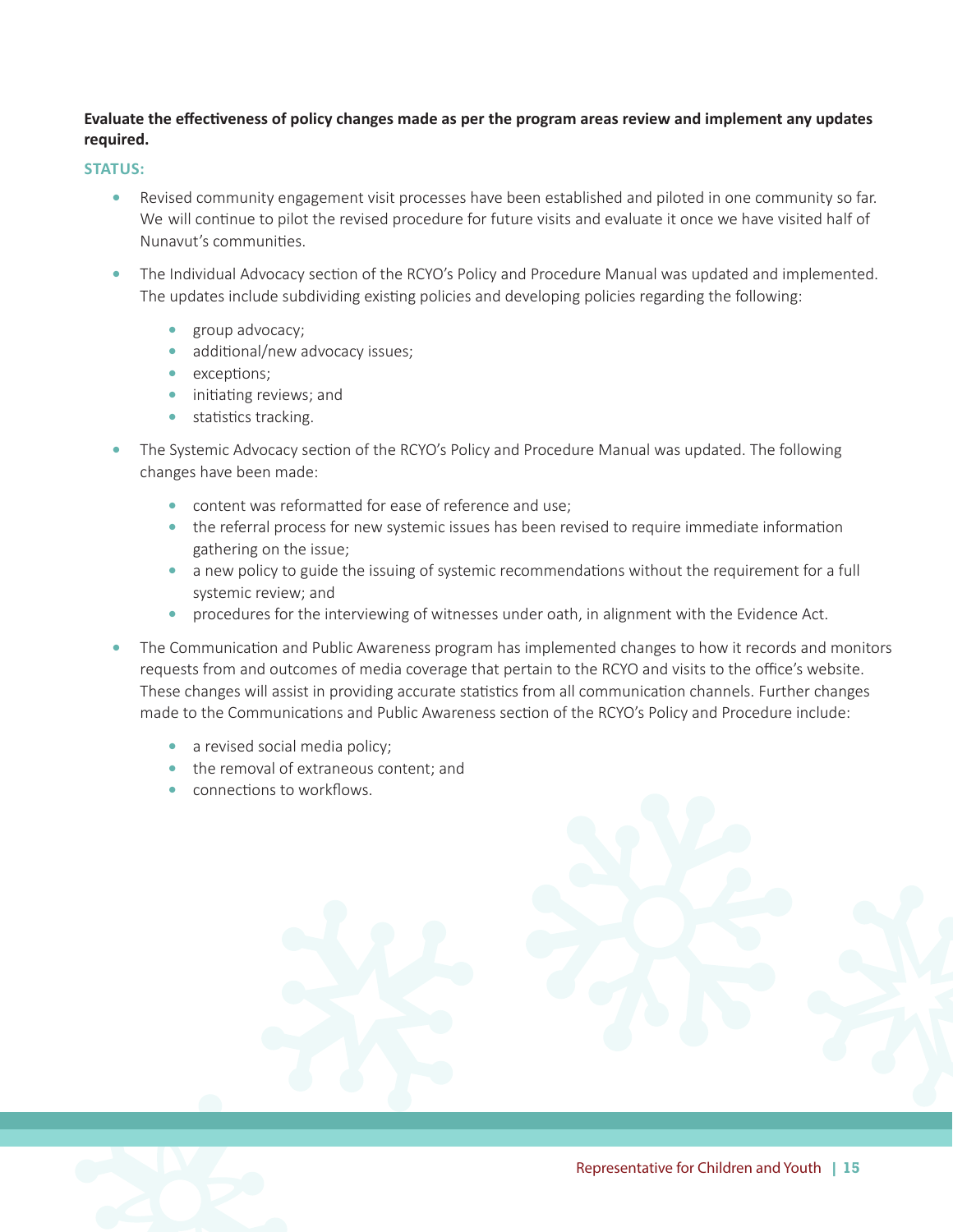#### **Ensure the opinions and lives of young Nunavummiut and their families are reflected in our work.**

#### **STATUS:**

- **•** The RCYO's 2021-2022 annual report was tabled on November 19, 2022.
- **•** The systemic review of the Department of Family Services' child welfare services is informed by the lived experience of more than 150 young Nunavummiut.
- With the help of our Advocacy Summer Student, we created a blog called "The Voice of a Young Person". Some of the topics covered in the blog include the RCYO's program areas, why child rights matter, why we should wear orange on Canada Day, and what it is like being a young person in Nunavut during COVID-19. Each blog entry was written by our summer student and reflects their opinions and life.
- **•** Our Advocacy Summer Student was supported to research the topic of lowering the voting age to 16 years. Her findings and advocacy support for this initiative were detailed in a letter shared on our blog. This initiative was in response to the advocacy efforts of a group of students in Iqaluit.
- **•** The topic for our next child rights book is based on common challenges, such as bullying and mental wellness, that some young Nunavummiut face today, as per our Individual Advocacy work.

#### **Continue to look for and implement ways to engage our Elder Advisors and establish working relationships with Inuit organizations.**

- **•** RCYO staff reached out to multiple Elder Advisors to schedule engagement sessions, however due to scheduling conflicts and COVID-related public health measures, none went ahead.
- **•** The RCYO prioritizes engaging with Facebook posts made by Inuit organizations, sharing all posts that are relevant to young Nunavummiut and their families.
- **•** RCYO staff met with Brian Pottle, President of the National Inuit Youth Council, to establish a working relationship with the goal of sharing and supporting each other's priorities in order to better support young people in Nunavut. Mental health services was the focus of the discussion.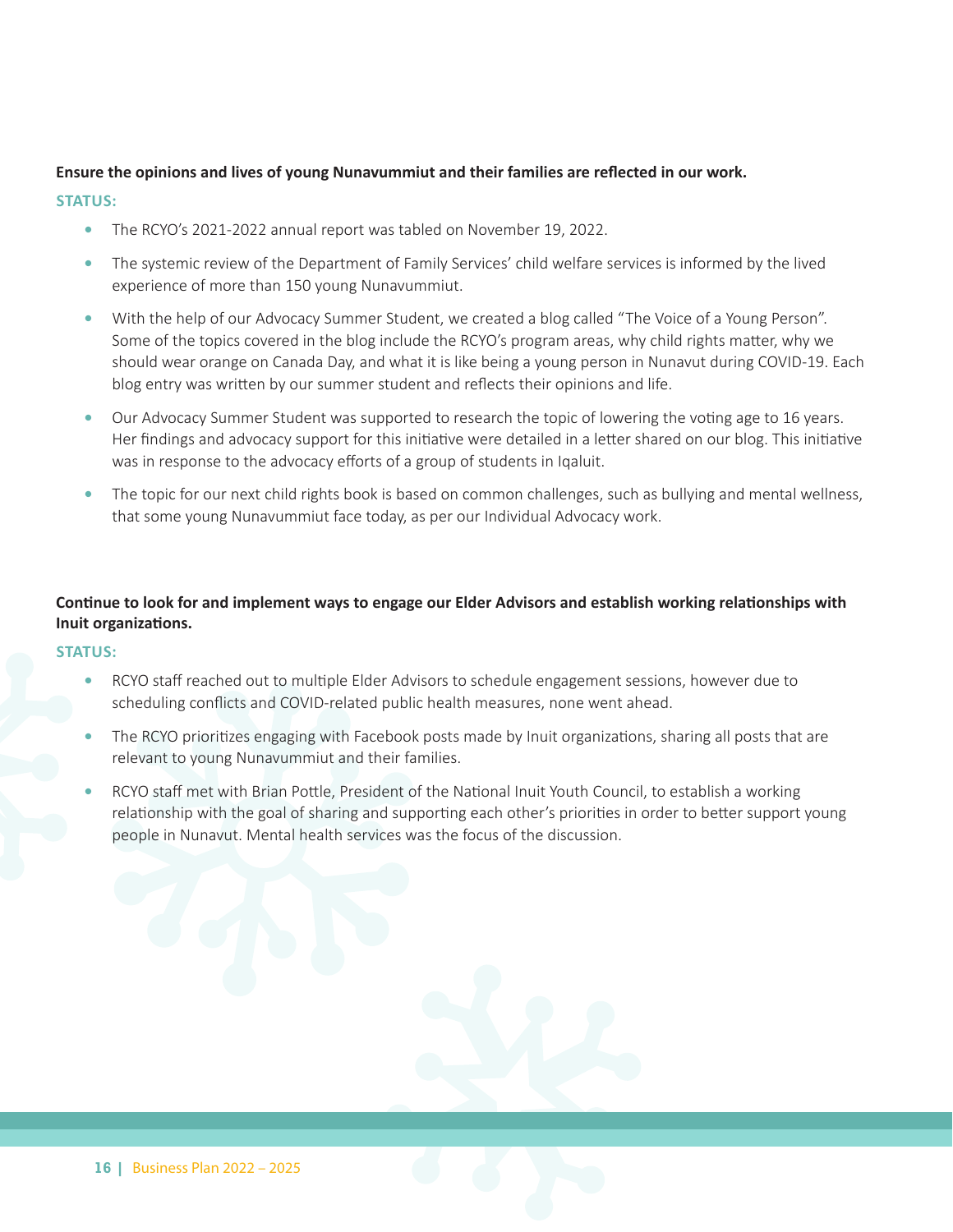

#### **OBJECTIVE 5:**

 **Ensure our staff have the comprehensive knowledge required to provide quality advocacy services that meet the evolving needs of young Nunavummiut and their families.**

Priorities that support Objective 5:

#### **Provide individually tailored training and development opportunities for office staff.**

| <b>Training/Professional Development</b>                  | <b>Date Completed</b>        | <b>Number of Staff</b> |
|-----------------------------------------------------------|------------------------------|------------------------|
| <b>Advanced Policy Training</b>                           | April 2021                   | 1                      |
| Case Management System                                    | May 2021                     | 1                      |
| Chartered Professionals in Human Resources                |                              |                        |
| Human Resources Management                                | Ongoing                      | 1                      |
| Organizational Behaviour                                  | Ongoing                      | 1                      |
| Cultural Immersion/IQ Day                                 | <b>June 2021</b>             | 10                     |
| <b>Effective Briefing Notes</b>                           | <b>July 2021</b>             | 1                      |
| <b>Essentials for New Managers</b>                        | September 2021               | 1                      |
| Indigenous Canada                                         | July and October 2021        | 3                      |
| Jane Glassco Northern Fellowship                          | August 2021                  | 1                      |
| Microsoft Translator                                      | January 2021                 | $\mathbf{1}$           |
| RCYO Policy & Procedure Manual                            | August 2021 and January 2022 | 2                      |
| <b>CCCYA Information Sharing Session:</b>                 |                              |                        |
| Reaching out to and engaging with more marginalized youth | May 2021                     | 1                      |
| Representative for Children and Youth Act                 | May 2021 and January 2022    | 5                      |
| Vicarious Trauma Training                                 | October 2021                 | 6                      |

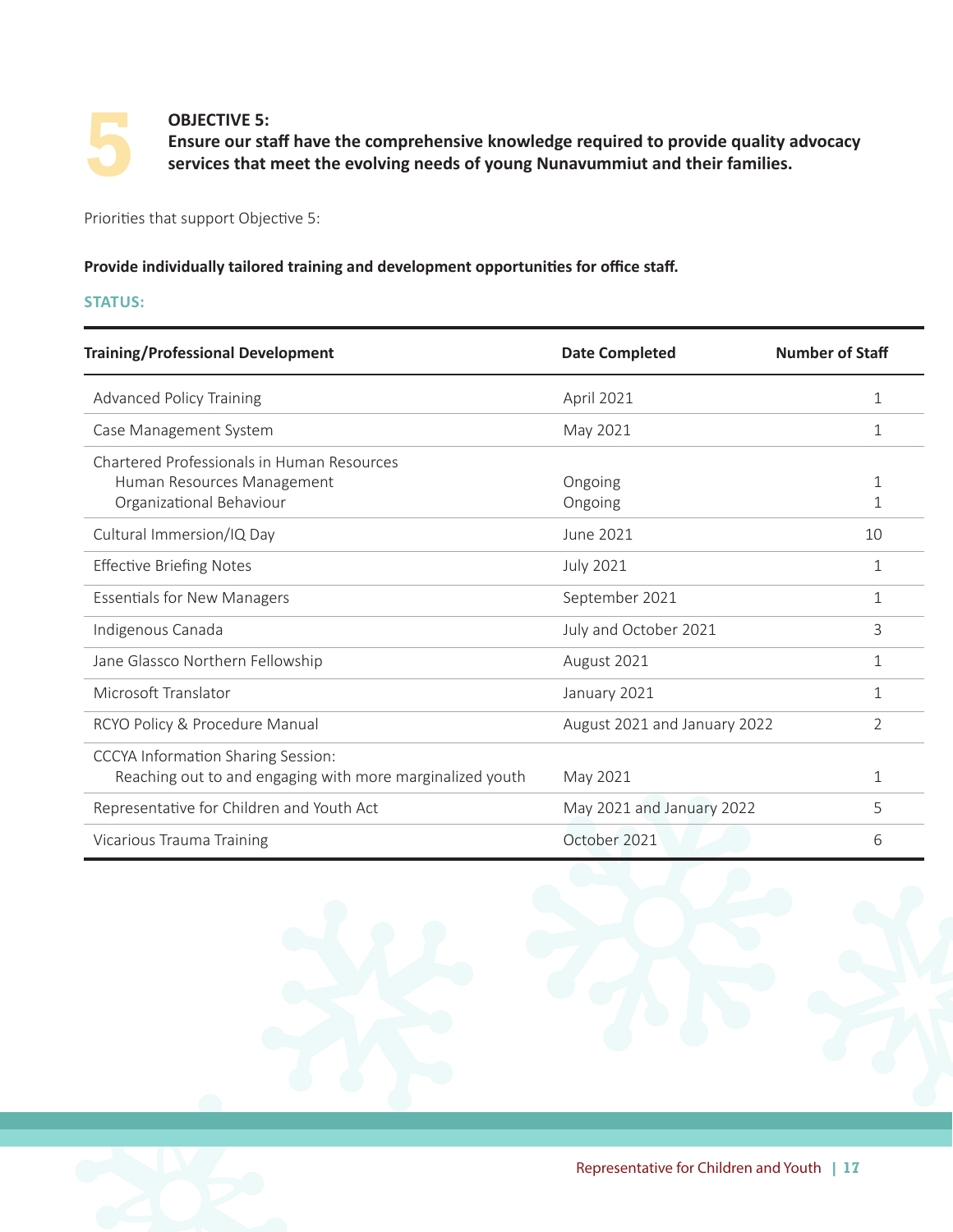## **PRIORITIES FOR 2022-2025**

#### **PRIORITIES 2022-2023**

- Continue to engage with communities, enhancing the office's presence across the territory.
- Continue to develop child rights resources.
- Conduct annual file audit of closed individual advocacy cases and implement any updates required.
- Continue to improve and enhance collaboration with Government of Nunavut departments to address systemic issues affecting young Nunavummiut.
- Continue to address systemic issues through child- and youth-centered submissions, letters, and/or systemic review(s).
- Monitor and report publicly on Government of Nunavut departments' progress to address recommendations made as a result of our systemic advocacy work.
- Advance the Reviews of Critical Injuries and Deaths program.
- Ensure the opinions and lives of young Nunavummiut and their families are reflected in our work.
- Continue to look for and implement ways to engage our Elder Advisors and establish working relationships with Inuit organizations.
- Provide individually tailored training and development opportunities for office staff.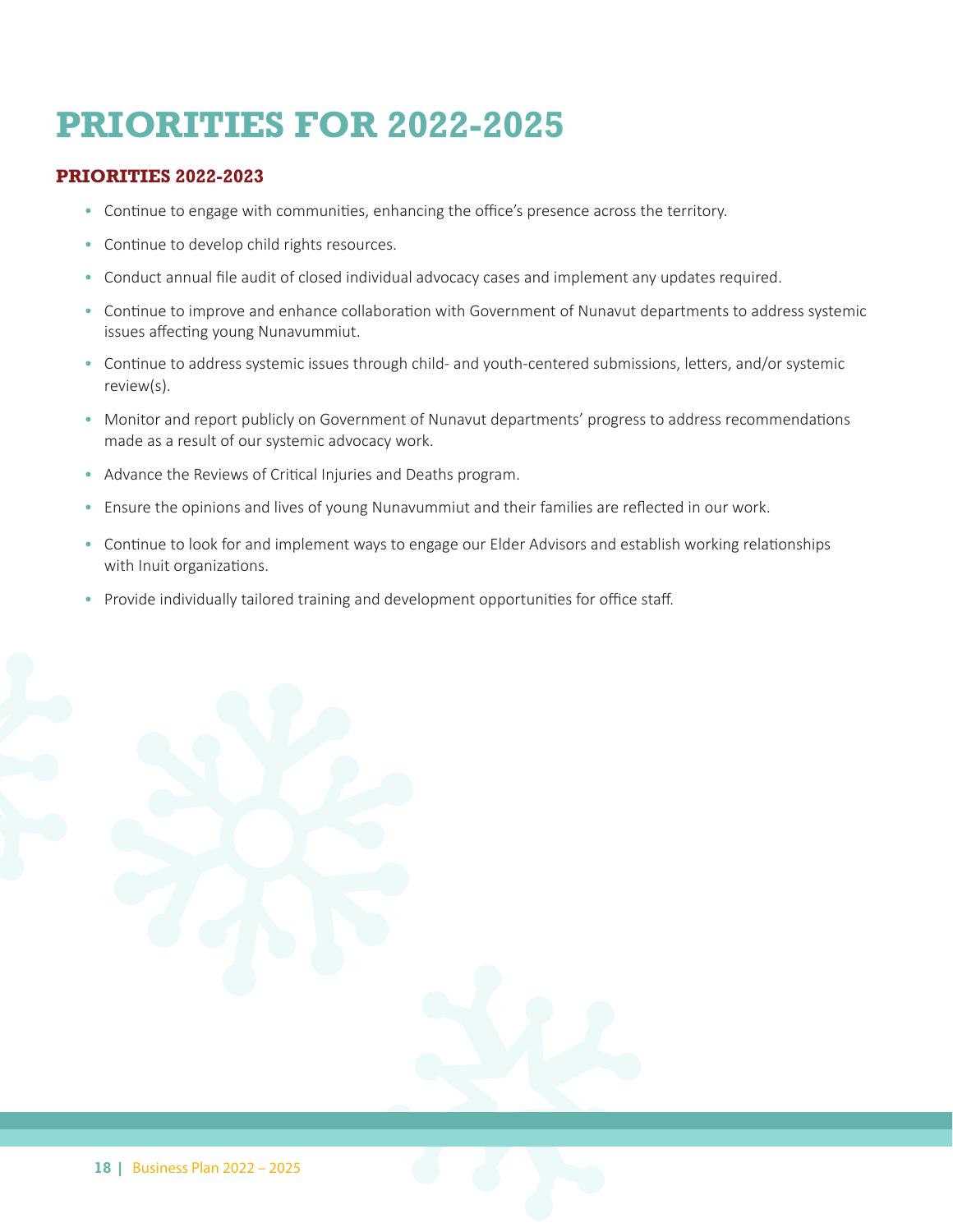#### **PRIORITIES 2023-2024**

- Continue to engage with communities, enhancing the office's presence across the territory.
- Continue to develop child rights resources.
- Conduct annual file audit of closed individual advocacy cases and implement any updates required.
- Continue to improve and enhance collaboration with Government of Nunavut departments to address systemic issues affecting young Nunavummiut.
- Continue to address systemic issues through child- and youth- centered submissions, letters, and/or systemic review(s).
- Monitor and report publicly on Government of Nunavut departments' progress to address recommendations made as a result of our systemic advocacy work.
- Advance the Reviews of Critical Injuries and Deaths program.
- Ensure the opinions and lives of young Nunavummiut and their families are reflected in our work.
- Continue to look for and implement ways to engage our Elder Advisors and establish working relationships with Inuit organizations.
- Provide individually tailored training and development opportunities for office staff.



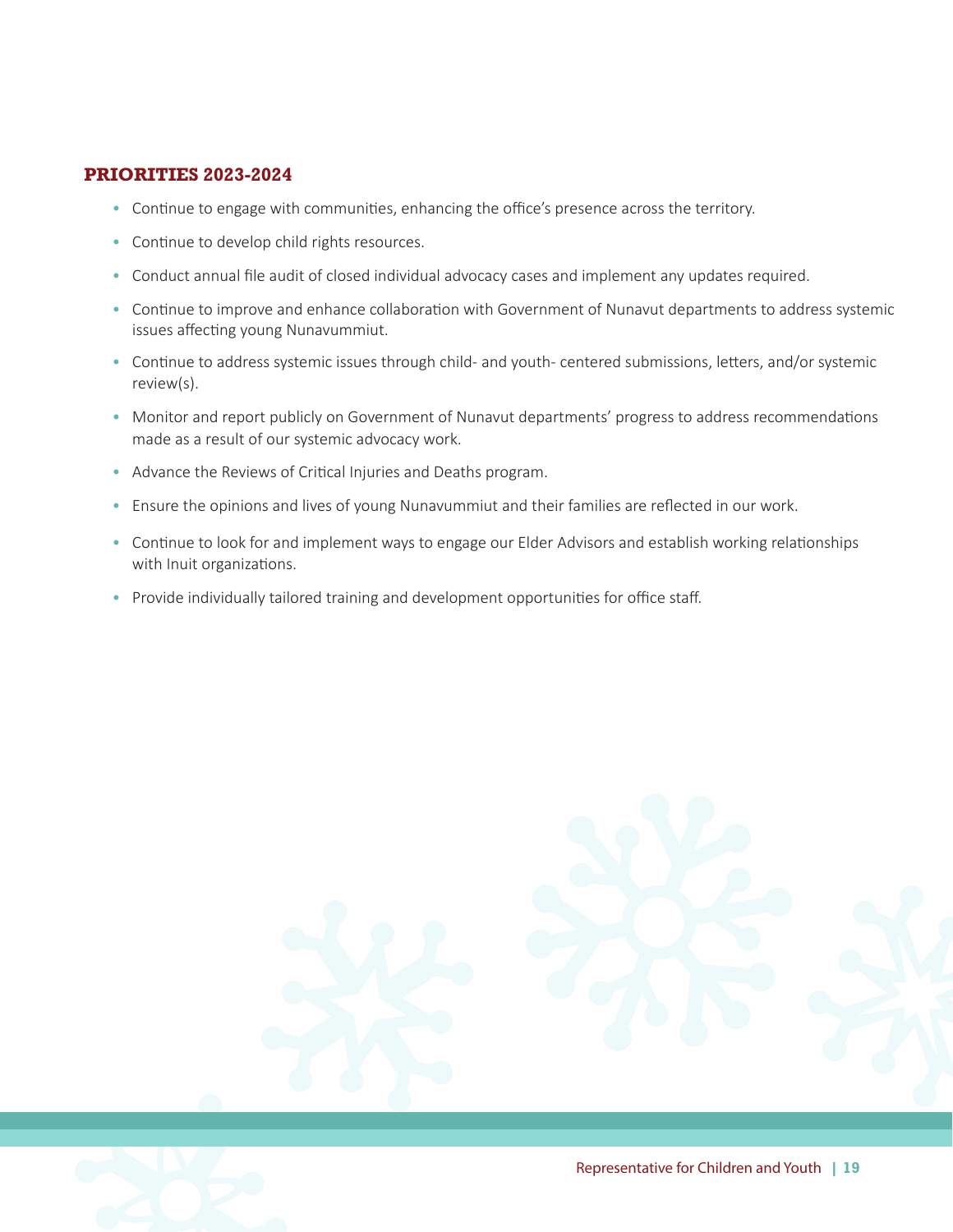#### **PRIORITIES 2024-2025**

- Continue to engage with communities, enhancing the office's presence across the territory.
- Continue to develop child rights resources.
- Conduct annual file audit of closed individual advocacy cases and implement any updates required.
- Continue to improve and enhance collaboration with Government of Nunavut departments to address systemic issues affecting young Nunavummiut.
- Continue to address systemic issues through child- and youth- centered submissions, letters, and/or systemic review(s).
- Monitor and report publicly on Government of Nunavut departments' progress to address recommendations made as a result of our systemic advocacy work.
- Advance the Reviews of Critical Injuries and Deaths program as resources allow.
- Ensure the opinions and lives of young Nunavummiut and their families are reflected in our work.
- Continue to look for and implement ways to engage our Elder Advisors and establish working relationships with Inuit organizations.
- Provide individually tailored training and development opportunities for office staff.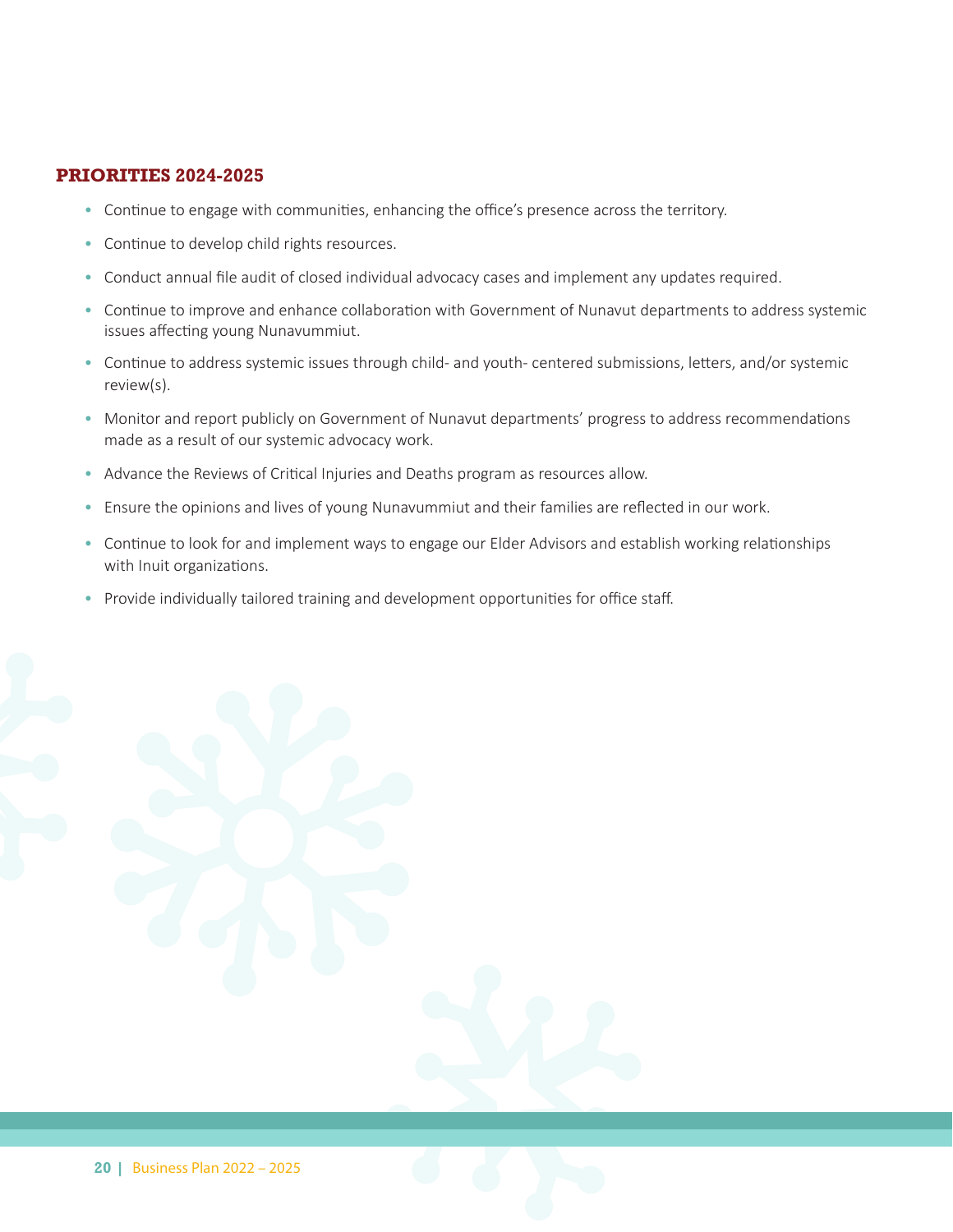### **Appendix A: Financial Summary**

|                                 | 2021-2022<br><b>Main Estimates</b> |             | 2022 - 2023<br><b>Main Estimates</b> |            | 2023-2024<br>Planned     |            | 2024-2025<br>Planned     |     |
|---------------------------------|------------------------------------|-------------|--------------------------------------|------------|--------------------------|------------|--------------------------|-----|
|                                 | \$000                              | PYs         | \$000                                | <b>PYs</b> | \$000                    | <b>PYs</b> | \$000                    | PYs |
| Salary                          | 1,676                              | 9           | 1,937                                | 11         | 2,082                    | 12         | 2,082                    | 12  |
| <b>Grants and Contributions</b> | $\overline{\phantom{a}}$           |             | $\blacksquare$                       |            | $\overline{\phantom{0}}$ |            | $\overline{\phantom{a}}$ |     |
| Other O & M                     |                                    |             |                                      |            |                          |            |                          |     |
| Travel and Transportation       | 191                                |             | 155                                  |            | 155                      |            | 155                      |     |
| Materials and Supplies          | 145                                |             | 60                                   |            | 60                       |            | 60                       |     |
| <b>Purchased Services</b>       | 65                                 |             | 100                                  |            | 100                      |            | 100                      |     |
| <b>Contract Services</b>        | 330                                |             | 444                                  |            | 444                      |            | 444                      |     |
| Fees and Payments               | 20                                 |             | 10                                   |            | 10                       |            | 10                       |     |
| Tangible Assets                 | 19                                 |             | 10                                   |            | 10                       |            | 10                       |     |
| Computer Hardware and Software  | 10                                 |             | 15                                   |            | 15                       |            | 15                       |     |
| Other O & M - Subtotal          | 780                                |             | 794                                  |            | 794                      |            | 794                      |     |
| <b>TOTAL</b>                    | 2,456                              | $\mathsf 9$ | 2,731                                | 11         | 2,876                    | 12         | 2,876                    | 12  |

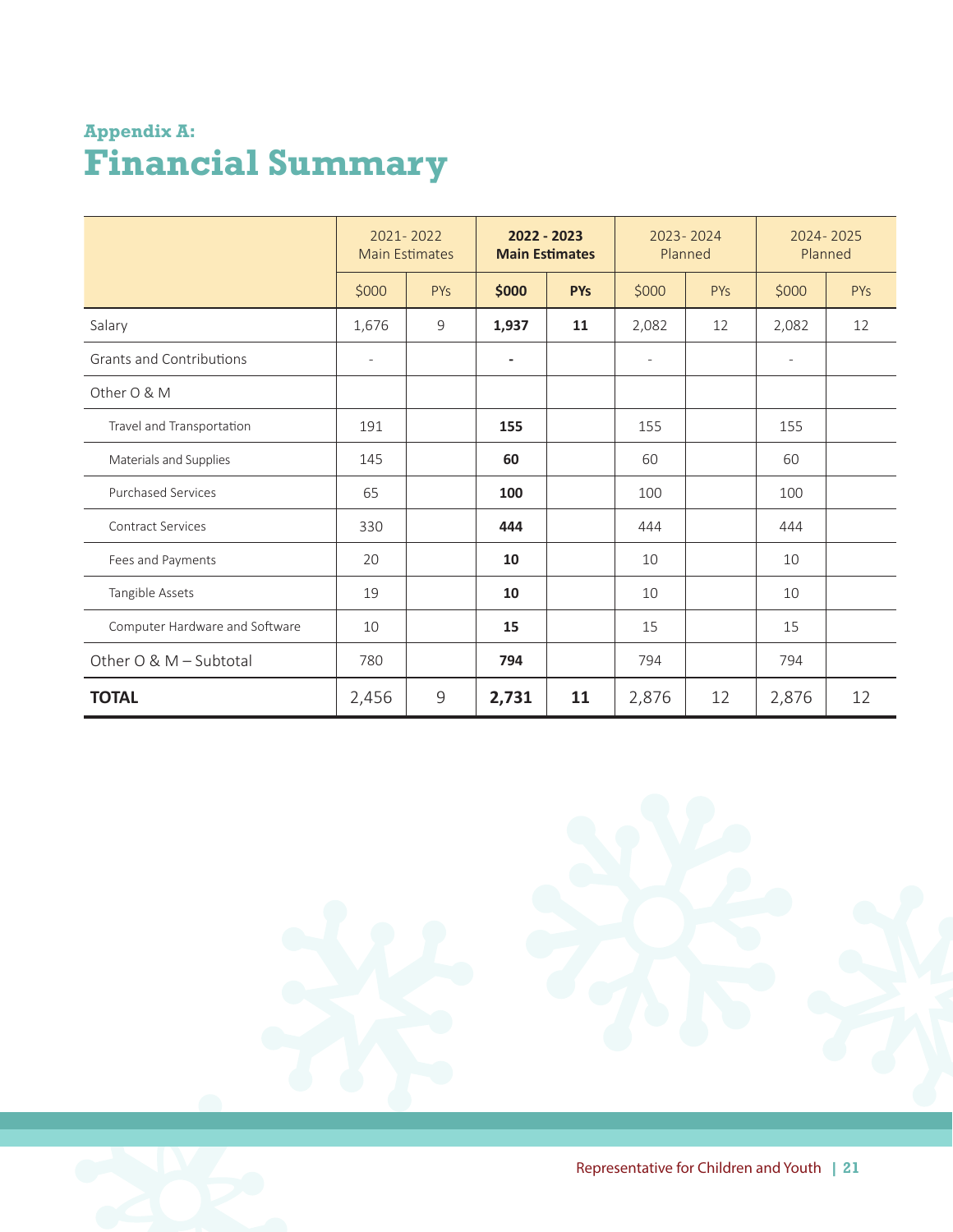### **Appendix B: 2022 Nunavut Inuit Employment Plan**

The Representative for Children and Youth's Office (RCYO) is committed to working towards a workforce that is representative of the population of Nunavut as stipulated in Article 23 of the Nunavut Land Claims Agreement.

Currently, the office has a 25% Nunavut Inuit employment rate, with a long-term goal of achieving a Nunavut Inuit employment rate of 85%. The RCYO has nine positions, which do not include the Representative for Children and Youth. As of January 31, 2022, eight RCYO positions are fully staffed. Seven positions are filled indeterminately, one position is filled by a Casual Staffing Action, and one position is vacant. Two of the seven indeterminate staff are on transfer assignments to different roles within the RCYO.

Three additional positions were granted to the office. Two are effective April 1, 2022, and the third is effective April 2, 2023. These new positions will be utilized to provide career growth opportunities for interested, existing Nunavut Inuit employees and/or for hiring/mentoring additional Nunavut Inuit staff.

|                        |                | <b>Positions</b>         | <b>Nunavut Inuit</b> |            |                 |          |
|------------------------|----------------|--------------------------|----------------------|------------|-----------------|----------|
|                        | <b>Total</b>   | <b>Vacancies</b>         | <b>Filled</b>        | % Capacity | <b>Employed</b> | % IEP    |
| Executive              | 0              | $\overline{\phantom{a}}$ | ۰.                   |            | ۰               |          |
| Senior Management      | 1              | 0                        | 1                    | 100        | $\mathbf 0$     | 0        |
| Middle Management      | $\overline{2}$ | 0                        | 2                    | 100        | $\mathbf 0$     | $\Omega$ |
| Professional           | 5              | 1                        | $\overline{4}$       | 80         | $\mathbf{1}$    | 25       |
| Paraprofessional       | $\mathbf{1}$   | 0                        | 1                    | 100        | $\mathbf{1}$    | 100      |
| Administrative Support | $\Omega$       | $\overline{\phantom{a}}$ |                      |            |                 |          |
| <b>TOTAL</b>           | 9              | 0                        | 8                    | 89         | 2               | 25       |

The following table shows the RCYO's staffing as of January 31, 2022:

The RCYO's Nunavut Inuit employment plan is based on provisions set forth in section 23.4.2 (part 4) of Article 23 and includes three key areas that support Nunavut Inuit retention and growth in the organization.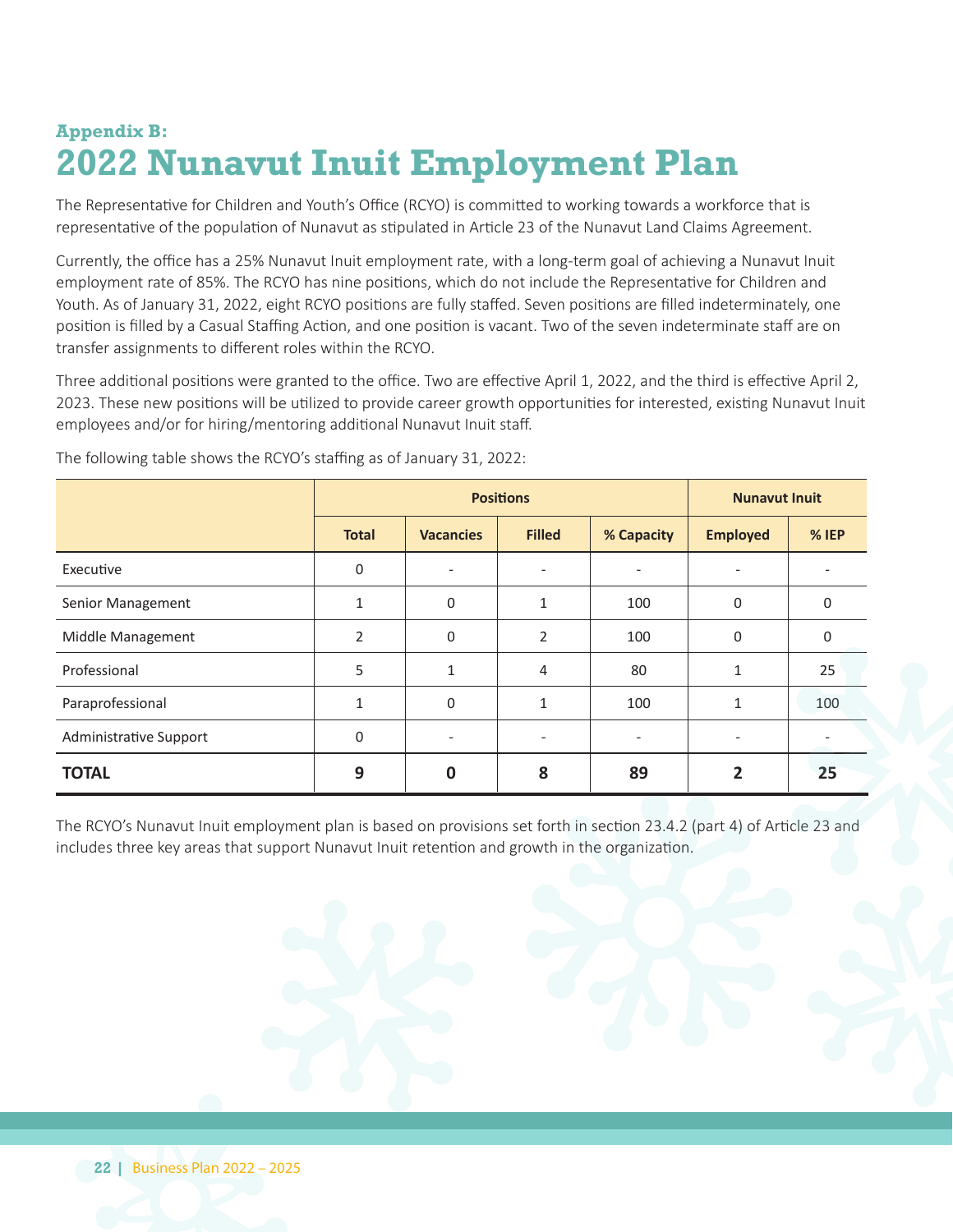#### **1. RECRUITMENT**

- The RCYO is committed to working with the Department of Human Resources to explore alternative ways to prepare job advertisements to attract a larger number of Nunavut Inuit candidates to apply for RCYO positions, such as competitions restricted to Nunavut Inuit only.
- The RCYO is committed to working with the Department of Human Resources to explore innovative and viable Nunavut Inuit recruitment initiatives for RCYO employment positions.
- The RCYO is committed to working with the Department of Human Resources to ensure fair equivalencies are reflected in screening criteria for RCYO positions.
- The RCYO will offer term positions when there is no successful Nunavut Inuit candidate.

#### **REPORTING ON OUR COMMITMENT TO RECRUITMENT**

 $\checkmark$  In February 2022, we posted an indeterminate Child and Youth Advocacy Specialist position for competition restricted to Nunavut Inuit.

#### **2. STAFF TRAINING AND DEVELOPMENT**

- The RCYO is committed to working with Nunavut Inuit staff to identify short, medium, and long-term career goals.
- The RCYO is committed to providing learning and training opportunities that support Nunavut Inuit staff in successfully fulfilling the responsibilities and duties of their employment positions.
- The RCYO is committed to looking for opportunities to develop Nunavut Inuit staff members' skills, knowledge, and experience to enhance career mobility within the organization.
- The RCYO is committed to pursuing Sivuliqtiksat Internship opportunities to support Nunavut Inuit development when staffing competitions result in hiring on a term basis.
- The RCYO is committed to providing summer student work opportunities for Nunavut Inuit.

#### **REPORTING ON OUR COMMITMENT TO TRAINING AND DEVELOPMENT**

- $\checkmark$  Comprehensive orientation and delegation of authority training is mandatory and ensures that all new employees are welcomed and have the ability to fulfill their role.
- $\checkmark$  Leadership skill development opportunities are available and promoted, for example opportunities for acting roles and/or internal transfer assignments.
- $\checkmark$  Individualized training plans.
- $\checkmark$  Support for education leave.
- $\checkmark$  Support for Inuktut language training programs.
- $\checkmark$  Support for all staff to participate in Indigenous cultural competence and other cultural training opportunities.
- $\checkmark$  Support for Interdepartmental Transfer Assignments to build skills in alignment with individual career development goals.